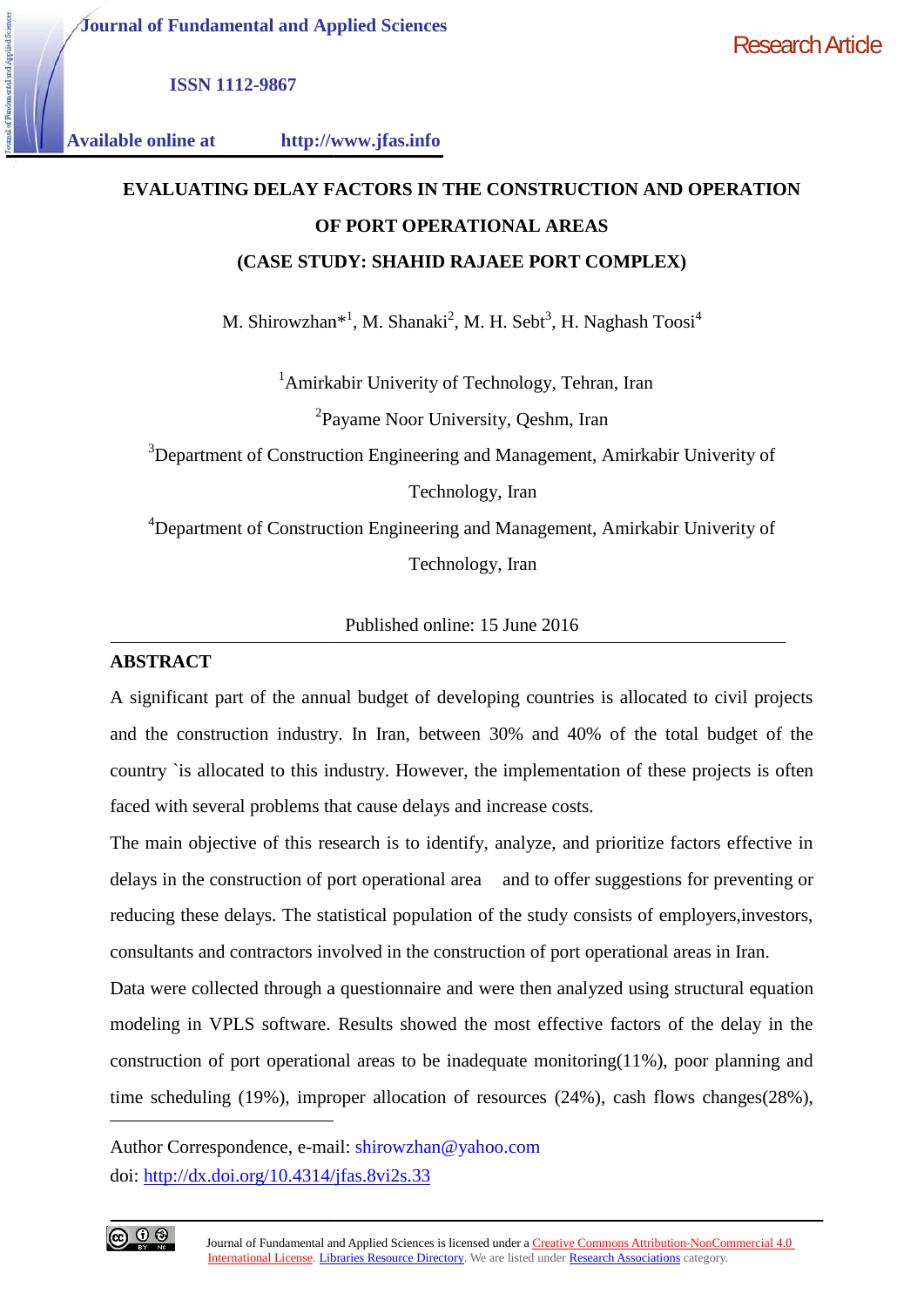failure to fund the projects on time (16%) and other factors (27%). These results can assist companies and legal authorities involved in the construction of port operational areas in Iran in making the right decisions based on the importance and effectiveness of each delay factor. **Keywords:** Delay Factors, Port Construction Projects, Project Management.

### **1. INTRODUCTION**

The development of infrastructures has a pivotal role in the development of any country. Therefore, investing in the development of the transport industry is of utmost importance, as all countries with good economies have allocated a remarkable quota of their investments to this field [23]. The emergence of new phenomena,such as globalization of the economy and free trade, has made the growth rate of marine trade surpass that of the global economy over the past two decades, which is indicative of the crucial role of the transport industry in facilitating production and trade and its indisputable impact on international interactions. Due to the low costs of sea transport compared to other systems of transportation, ports are distinctively positioned as the entry and exit points of goods, and therefore accelerating the development of this system of transportation and attracting investors and building the market for it is vital. The timely conclusion of every project based on its predicted costs is the main criterion for the project's overall success. Failure of the different divisions involved in the project to conclude the project on time is evidently one of the major problems and obstacles against the construction and operation of operational areas. Delays in establishing necessary infrastructures in ports cause market loss as international and regional compatitors take over and attract revenues of warehousing, transit, transshipment and logistics in addition to any other side revenues, and so our national yields from the global market are reduced [26].

Shahid Rajaee Port Complex is located at 20 km from the west of Bandar Abbas in Southern Iran at the longitude of 56° 4' E and the latitude of 27° 7' N on the North-South corridor of Iran. As for its marine position, Shahid Rajaee Port Complex is located at the estuary of the Persian Gulf, at the head of Hormuz Strait and on the north side of Qeshm Island. Given its strategic position and the accessibility of rail road, this port has always attracted numerous investors and traders. With a current area of 2200 hectares and 2400 hectares for future development, this port is the most dynamic port in Iran with 60-80% of the country's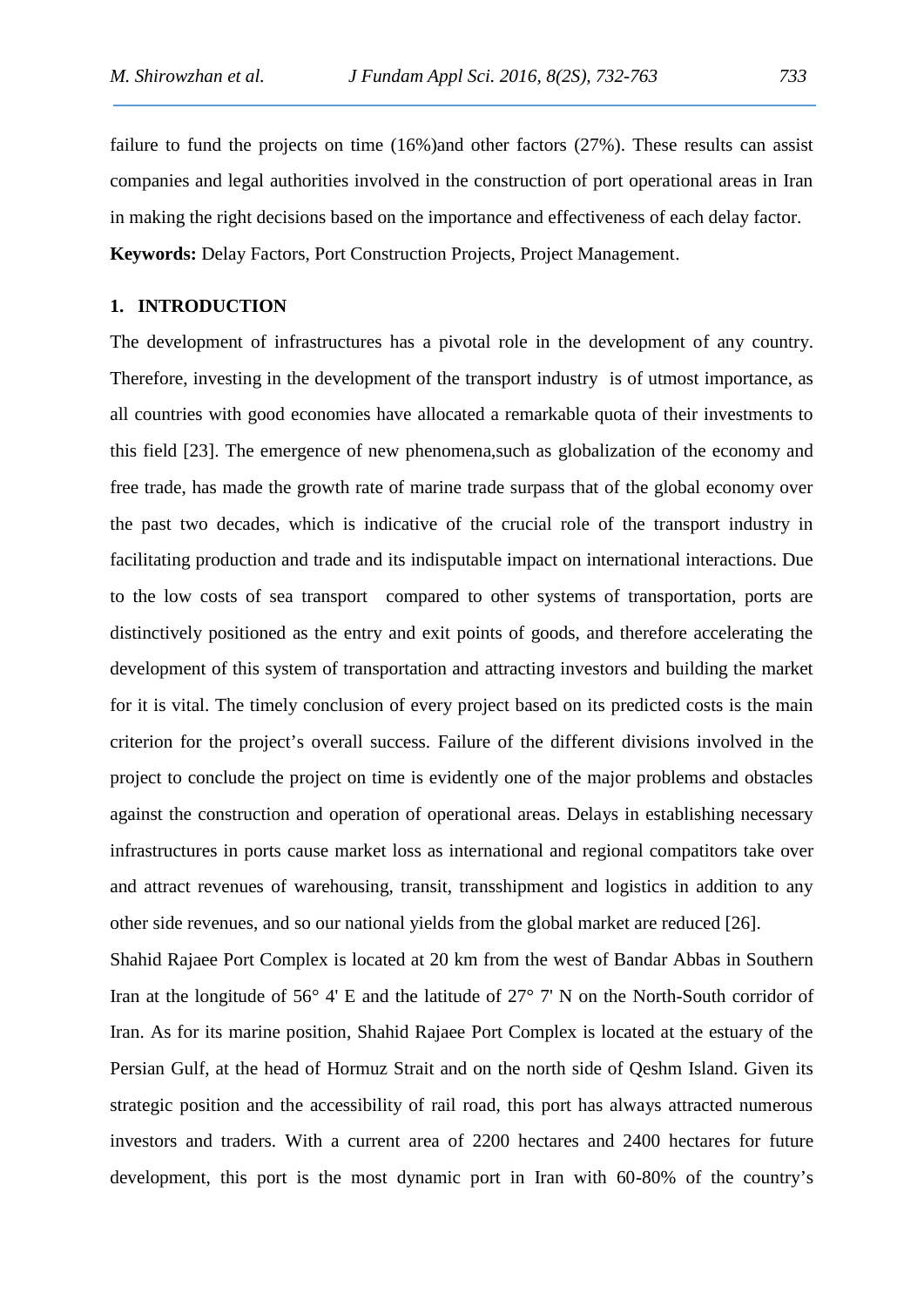operational tonnage. It is also one of the world's 50 busiest container ports [12]. A glance at the increasing growth of certain ports in the region shows us that these attempts are directed at increasing their operational capacity [28].

A few assumptions will therefore be considered in this study, which will then be either confirmed or rejected using the student's t-test. Finally, the five main factors contributing to delays in the construction of port operational areas will be presented according to the four groups involved in the projects and based on the relative importance index.

### **2. REVIEW OF PREVIOUS STUDIES**

Delay in concluding projects is a common problem in project management. In general, delay refers to any kind of deviation from the agreed schedule as a result of both internal and external factors of the system, which often creates difficulties for the director (the employer) and the executor (the contractor) and eventually affects the operation and objectives of the project [23]. Other consequences of delay in concluding projects include, missing opportunitiesand objectives predicted in holistic plans, wasted managing energies and national resources and investments, affecting secondary plans, persistence of problems in the executing and operating of the plans, increase in costs and decreased profit for contractors, diminished national interests, etc.

### **2.1. Studies on the causes and effects of delay**

Astudy conducted by Assef et al [6] on massive Saudi Arabian construction projects identified 56 main factors for delay and classified them into 9 main groups. Findings showed that the contractors, the employers and the engineering companies agreed with the delay factors rankings.

In their research on massive Saudi Arabian projects, Assef and Al-Hajji found that 45 out of 76 projects studied had delays in conclusion and only 30% of the construction projects ended on time with the schedules [15]. On average, 10% to 30% was added to the original schedule for concluding the projects.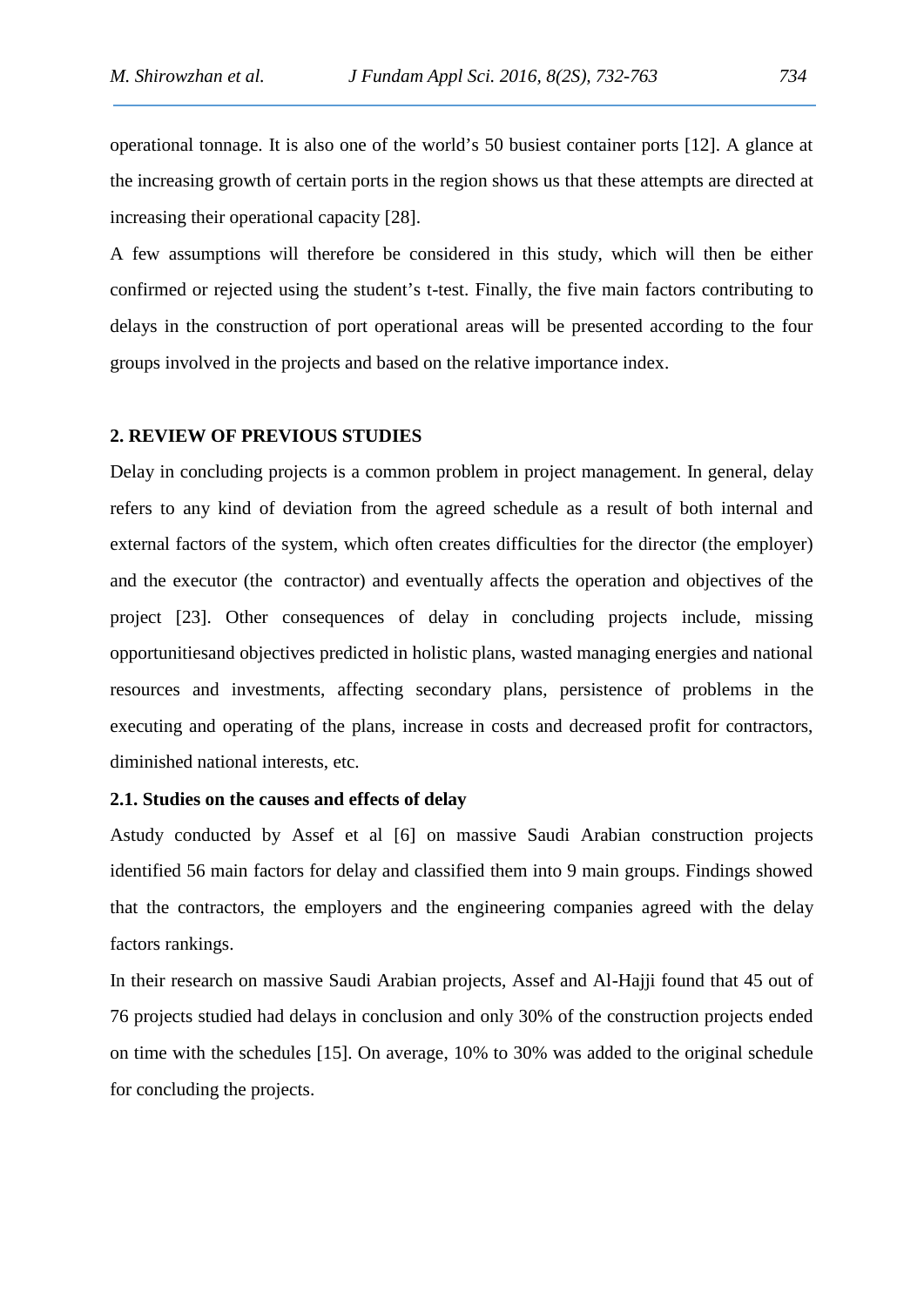In a study conducted by Mezher on the construction industry in Lebanon, 64 factors of delay were identified in 10 main groups, and the three groups involved with the project agreed with the rankings[19] .

Al-Momani conducted aquantitative analysis of 130 construction projects in Jordan, including, administrative, commercial and residential buildings, academic institutions and health care clinics [4]. Results of this study show that the main factors of delay deeply affect the timely conclusion of the projects. Therefore,the stake holders of the construction industry direct their attention to these factors if they are to minimize the risks of contract conflicts.

In another study conducted in Saudi Arabia on three groups involved in the water and sewage department projects (the employer, the consultant and the contractor), Al-Khalil and Al-Ghafly examine delays from three points of view, that is, repeatability, extent and responsibility toward delays so as to prevent delays and manage them better [3]. Results show that delays are not related to the location of the operation –rather to the contractor's grade. The employers and consultants regard the contractor as the main authority responsible for delay.

In one study conducted in Vietnam, Luu identified 16 factorsfor delay [16].

In Taiwan, Yang studied factors of delay in several build-operate-transfer (BOT) contracts and determined the main factors of delay through statistical methods [29].

In India,Doloi et al first identified 45 factors of delay in concluding projects of the construction industry, and then the mechanism of their effects was determined [8].

In Australia,Orangi et al studied the factors of delay in a number of pipeline projects, carefully examined the underlying reasons for these delays and then discussed methods of managing pipe projects and risks particular to the construction industry[22].

In Hong Kong, Cahn and Kumaraswamy identified delay factors of the construction industry[7]. They emphasized that the timely transfer of the projects on the part of the employer with adequate funding and favorable quality is key to any project's success. Failures in the timely conclusion of the project in line with the proposed cost and quality plan is often caused by unpredictable, negative factors. Often, when there are delays in concluding a project, the project has to be speeded, which imposes additional costs on the employer.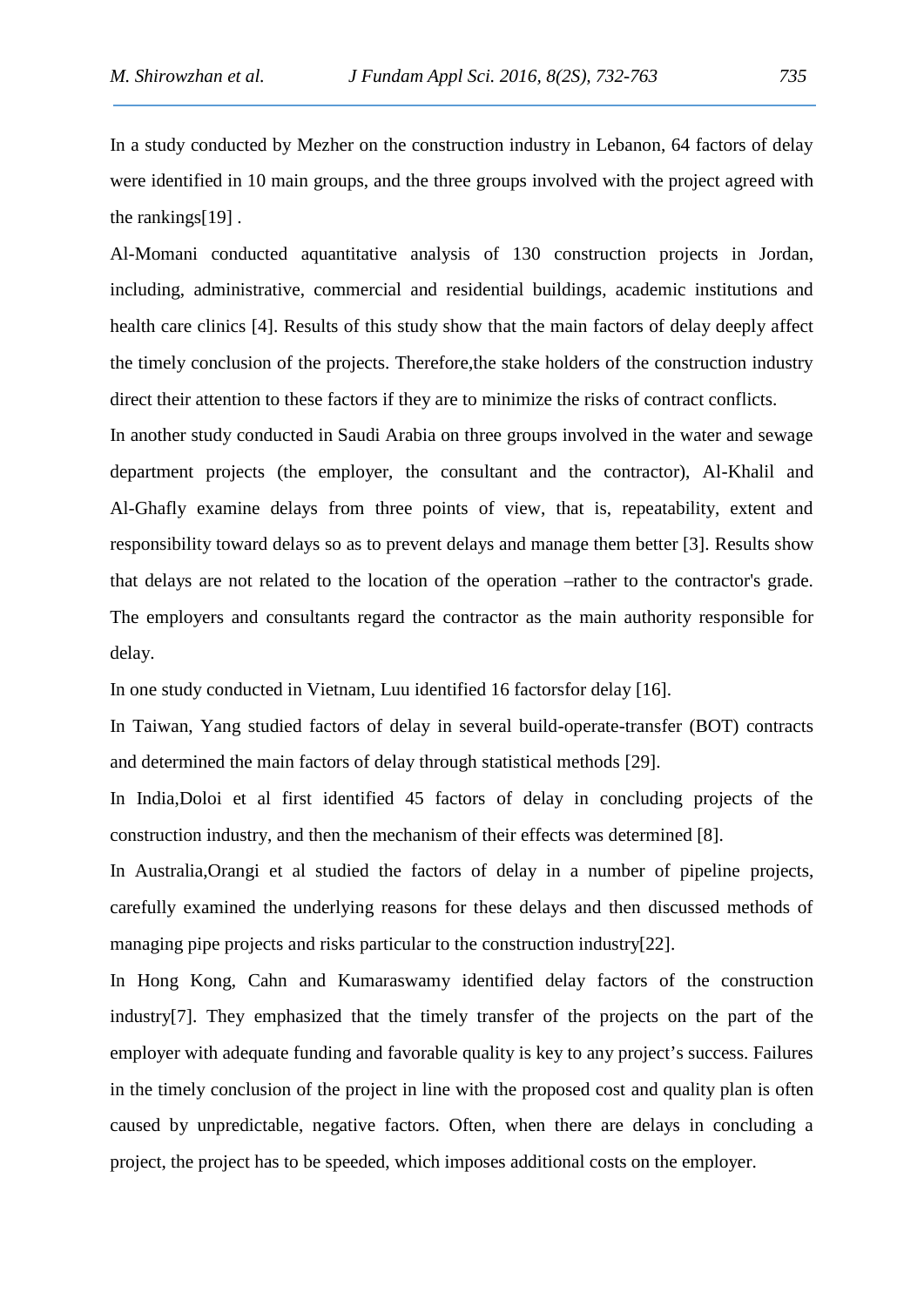Williams investigated the available methods for analyzing the effects of delays in buying time for large scale projects and specified their deficiencies [27].

In Iran, Fallahnejad identified 43 factors of delay for gas pipeline projects as well as the country's future plans for increasing gas export to 1300 million cubic meters per day and extending pipelines from 30,000 kilometers to 70,000 kilometers and then anaylzed the 10 main factors [10].

In Nigeria, Mansfield et al [17] conducted a study in which they showed that operations can only improve if their contract phase is improved. They identified 16 main factors for delays and soaring costs, including, payment adjustments, financial issues, poor contract management,material shortages and the inaccurate approximation of time and cost as well as cost changes.

Again in Nigeria, Yusif and Odeynika showed that there were delays in more than 7 out of 10 projects studied [21]. They divided the reasons for delay into two categories,partners of the project and external factors. Delays pertaining to the employer include, changes in order and demand, delayed decision-making and interrupted cash flow. Delays pertaining to the contractor include, financial problems, material management issues, planning and time management issues and shortage of human resources. Delays pertaining to the external factors include,unfavorable climates, natural disasters, strikes and labour conflicts.

In Malaysia,Sambasivian and Soon investigated the causes of delays in their country's construction industry and identified 10 main factors, including, in the order from most important to least,poor contractor planning, poor contractor site management,contractor being inexperienced, inadequate payments, difficulties with subcontractors, shortage of materials, human resources supply, shortage of equipment, poorly connected groups and problems of the construction phase. According to the researchers, the major consequences of delay were extended time, increased costs, conflicts, conflict resolution, litigation and ultimately the total resignation (transfer) of the project.

Table 1 demonstrates certain delay factors as per cited studies conducted in different countries.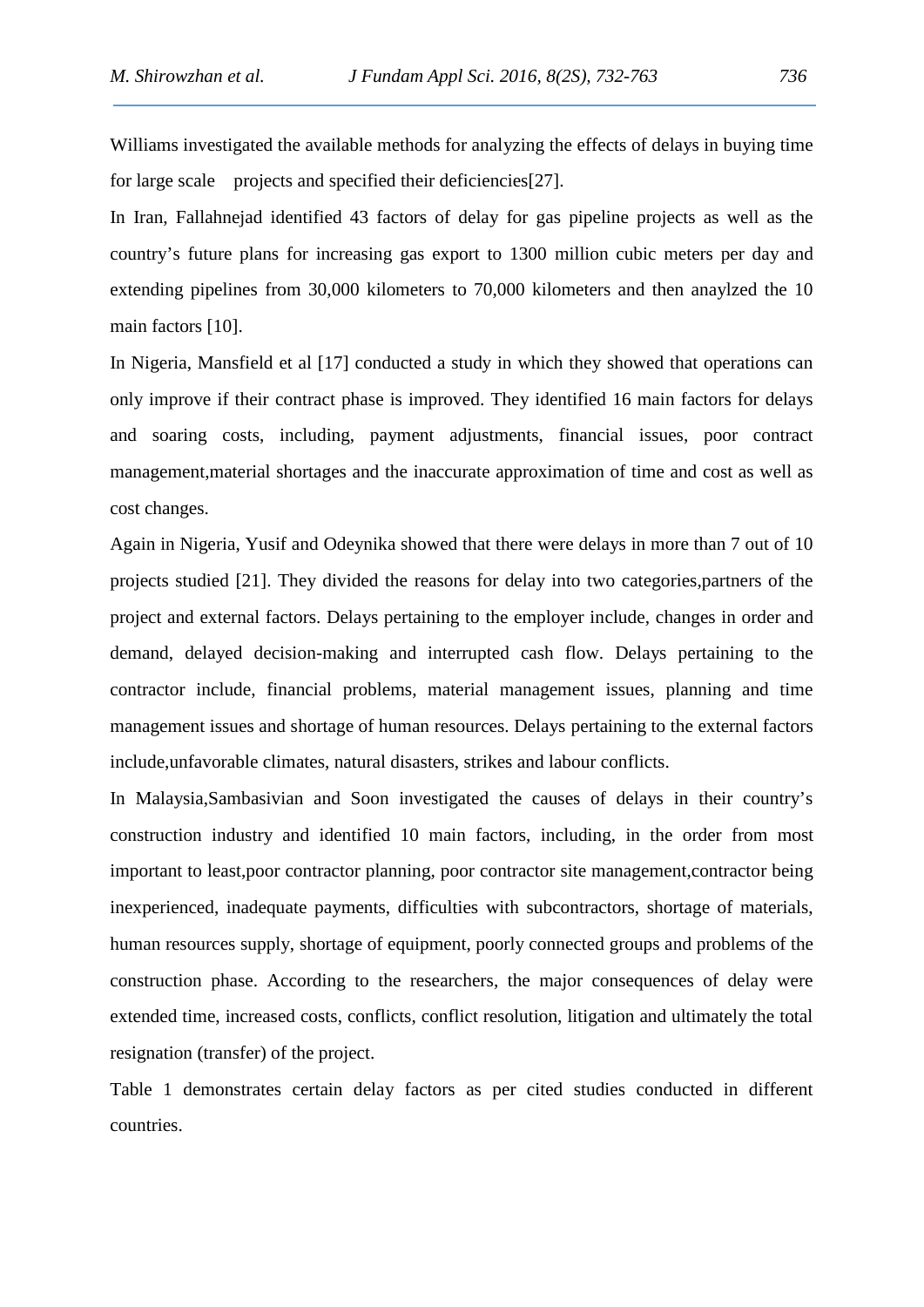| Country | Year | Researchers       | Major causes of delay                                    |
|---------|------|-------------------|----------------------------------------------------------|
| Saudi   | 1995 | Assaf et al [6]   | 1. Slow preparation and approval of shop drawings        |
| Arabia  |      |                   | Delays in payments to contractors<br>2.                  |
|         |      |                   | Changes in design / design error<br>3.                   |
|         |      |                   | 4. Shortages of labor supply                             |
|         |      |                   | 5. Poor workmanship                                      |
| Labanon | 1998 | Mezher and        | 1. Owner had more concerns with regard to financial      |
|         |      | <b>Tawil</b> [19] | issues                                                   |
|         |      |                   | Contractors regarded contractual relationships the<br>2. |
|         |      |                   | most important                                           |
|         |      |                   | 3. Consultant considered project management issue        |
|         |      |                   | to be the most Important causes of delay                 |
| Saudi   | 1999 | Al-Khalil and     | 1. Cash flow problems/financial difficulties             |
| Arabia  |      | Al-Ghafly [3]     | 2. Difficulties in obtaining permits                     |
|         |      |                   | 3. Lowest bid wins system                                |
| Jordan  | 2000 | Al-Moumani        | 1. Poor design                                           |
|         |      | $[4]$             | Changes in order/design<br>2.                            |
|         |      |                   | Weather<br>3.                                            |
|         |      |                   | Unforeseen site conditions<br>$\mathbf{4}$ .             |
|         |      |                   | 5. Late deliveries                                       |
| Kuwait  | 2005 | Koushki et al     | 1. Changing order                                        |

**Table 1.** Summary of previous studies on the causes of delay in construction projects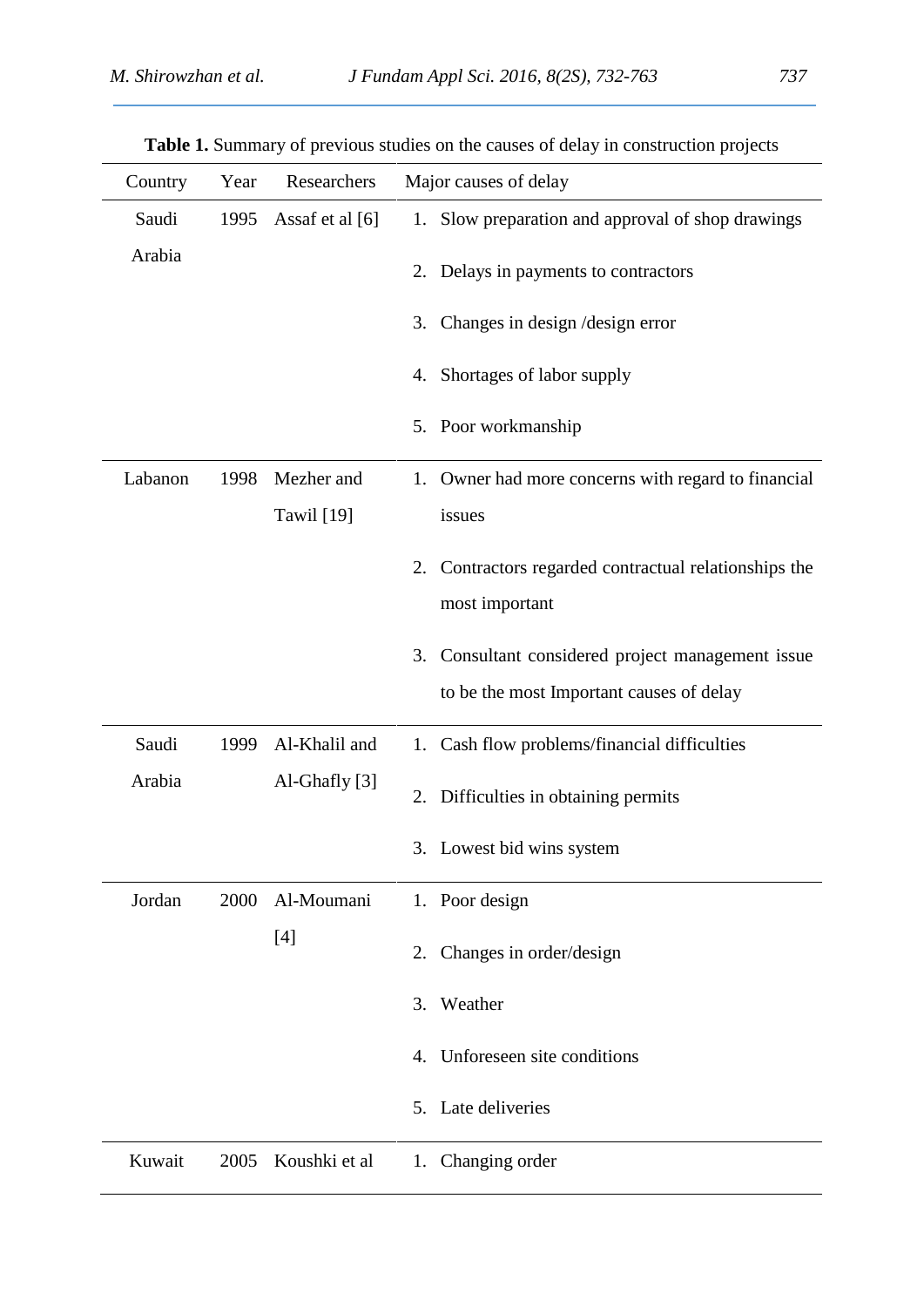|                    |      | $[14]$              |    | 2. Owners financial constraints                      |
|--------------------|------|---------------------|----|------------------------------------------------------|
|                    |      |                     |    | 3. Owners lack of experience in the construction     |
|                    |      |                     |    | business                                             |
| <b>United Arab</b> | 2006 | Faridi and          |    | 1. Slow preparation and approval of drawings         |
| Emirates           |      | El-Sayegh [11]      |    | Inadequate early planning of the project             |
|                    |      |                     | 2. | Slowness of owner decision making                    |
|                    |      |                     | 3. | Shortage of manpower                                 |
|                    |      |                     |    | 4. Poor site management and supervision              |
|                    |      |                     |    | 5. Low productivity of manpower                      |
| Saudi              | 2005 | Assaf and           |    | 1. Change in orders by the owner during construction |
| Arabia             |      | Al-Hejji [5]        | 2. | Delay in progress payment                            |
|                    |      |                     | 3. | Ineffective planning and scheduling                  |
|                    |      |                     | 4. | Shortage of labor                                    |
|                    |      |                     | 5. | Difficulties in financing on the part of the         |
|                    |      |                     |    | contractor                                           |
| Jordan             | 2007 | Sweis et al [26]    |    | 1. Financial difficulties faced by the contractor    |
|                    |      |                     |    | 2. Many change orders by the owner                   |
| Vietnam            |      | 2008 Luu et al [16] | 1. | Financial difficulties of owners and contractors     |
|                    |      |                     | 2. | Contractor's inadequate experience                   |
|                    |      |                     | 3. | Shortage of materials                                |
| Taiwan             | 2009 | Yang et al [29]     |    | 1. Improper contract planning                        |
|                    |      |                     |    |                                                      |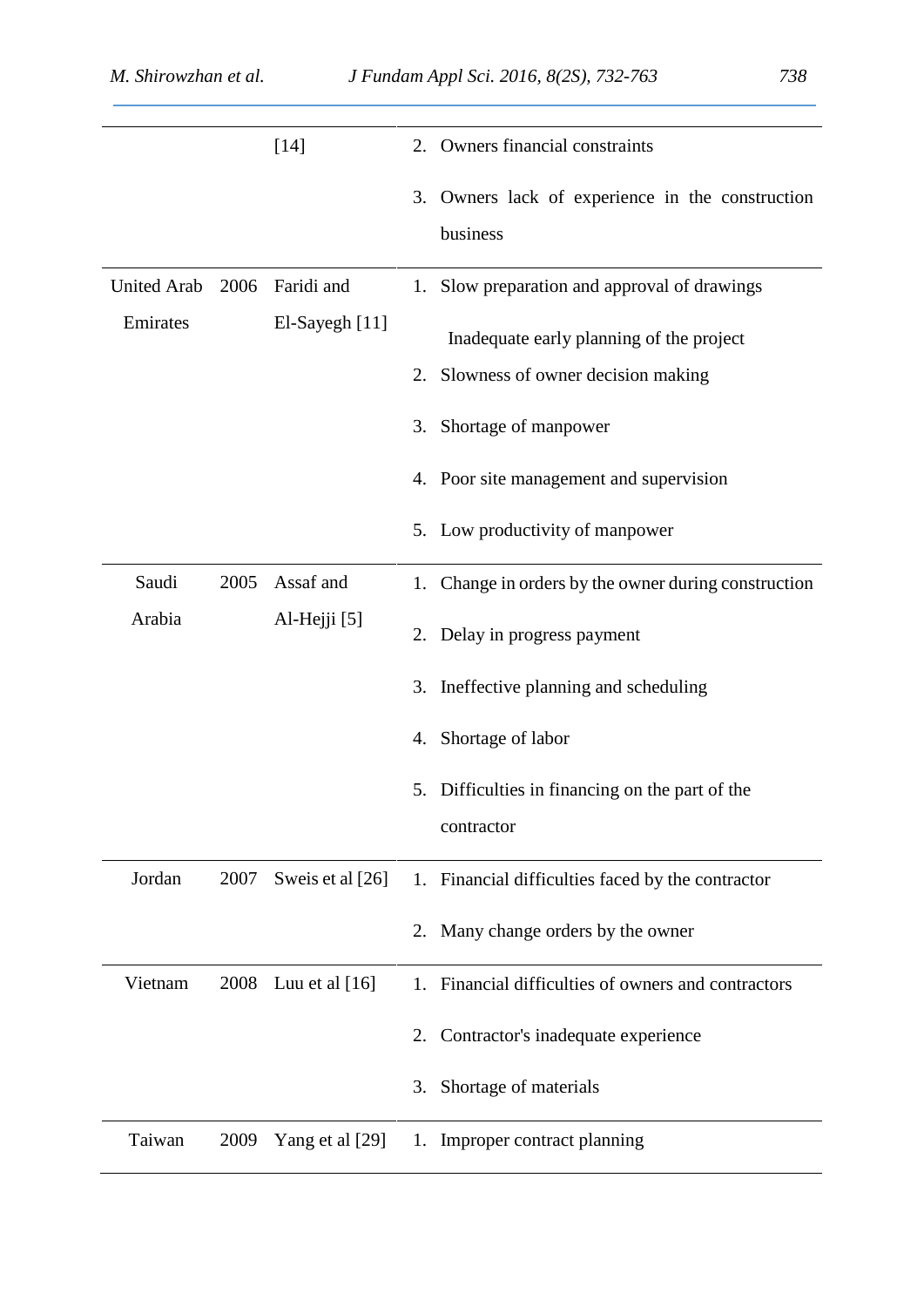|           |      |                       |    | 2. Debt problem                                                     |
|-----------|------|-----------------------|----|---------------------------------------------------------------------|
|           |      |                       |    | 3. Uncertainly on political issues and<br>government-finished items |
| India     | 2011 | Doloi et al [8]       |    | 1. Lack of commitment                                               |
|           |      |                       |    | 2. Inefficient site management                                      |
|           |      |                       |    | 3. Poor site coordination                                           |
|           |      |                       |    | 4. Improper planning                                                |
|           |      |                       |    | 5. Lack of clarity in project scope                                 |
|           |      |                       |    | 6. Lack of communication                                            |
|           |      |                       | 7. | Substandard contract                                                |
| Australia | 2011 | Orangi et             |    | 1. Design changes                                                   |
|           |      | al[22]                |    | 2. Design errors                                                    |
|           |      |                       | 3. | Poor communication                                                  |
|           |      |                       |    | 4. Sub-Surface investigation inadequacies                           |
|           |      |                       |    | 5. Weather condition                                                |
|           |      |                       |    | 6. Procurement delays                                               |
|           |      |                       |    | 7. Site management problems                                         |
|           |      |                       |    | 8. Rework                                                           |
|           |      |                       |    | 9. Cultural and heritage management issues                          |
| Iran      | 2012 | Fallahnejad<br>$[10]$ |    | 1. Imported materials                                               |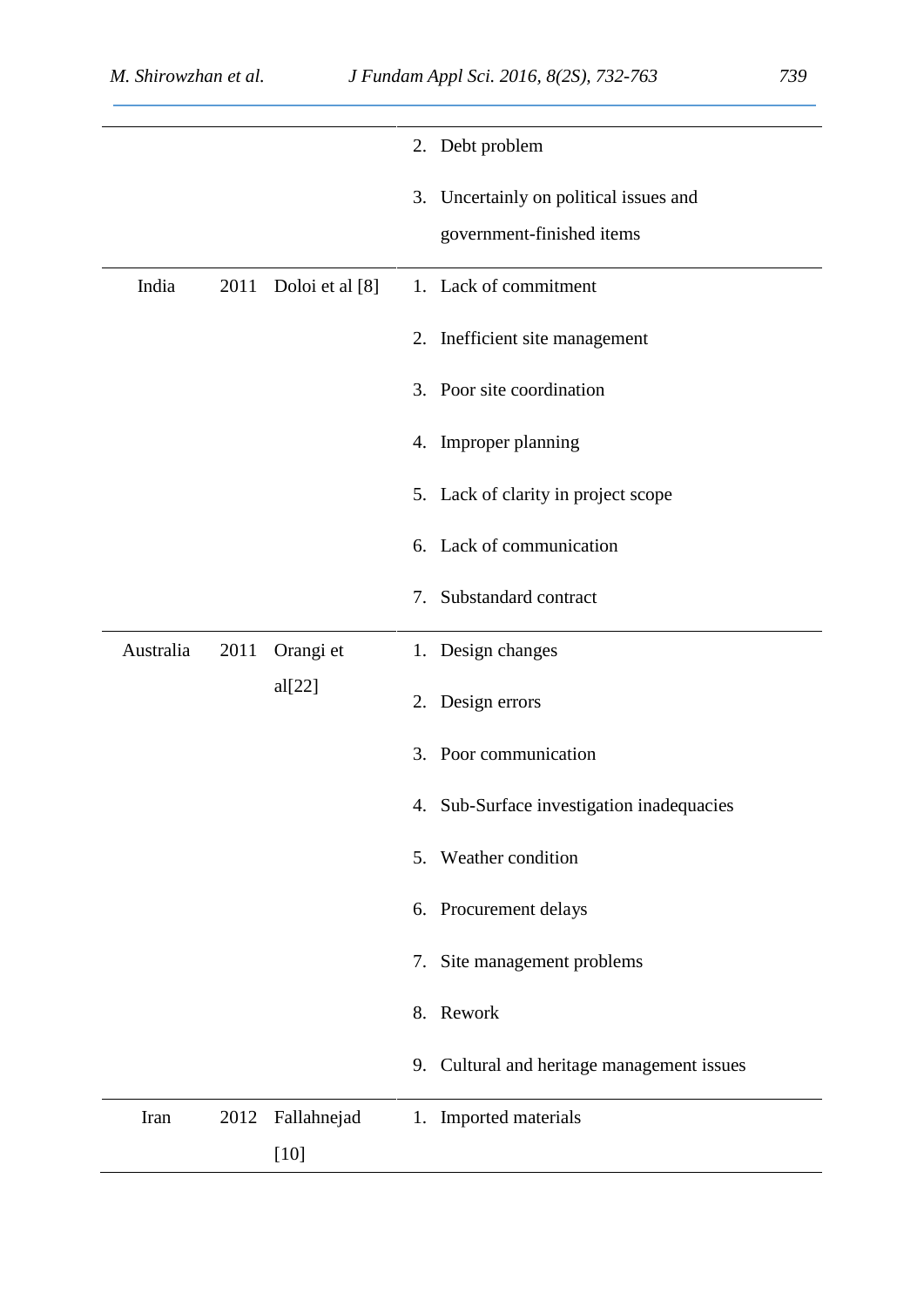| 2. Unrealistic project duration |
|---------------------------------|
| 3. Client -related materials    |
| 4. Land expropriation           |
| 5. Change orders                |
| 6. Contractor selection methods |
| 7. Payment to contractor        |
| 8. Obtaining permits            |
| 9. Suppliers                    |
| 10. Contractors' cash flow      |

There are significant consequences and damages caused by delays in the constructing and operat in go port operational areas in Iran, including, increased overhead expenses, increased costs directly related to inflation, disrupted beneficiary profits, loss of market due to lagging behind competitors and new technologies, failing to meet the employer's demands and project objectives, losing technological and economic feasibility of the project, etc. [22]. In other words, the untimely conclusion of projects imposes huge costs on all partners. Identifying delay factors is therefore essential for their proper analysis and for finding solutions that help prevent from the factors that are more significant and common.

### **2.2. Research hypotheses and conceptual framework**

The questionnaire contained 6 main factors of delay as identified through interviews with experts and partners of the port operational area construction projects based on 6 assumptions:

- 1. Inadequate monitoring affects delays in the construction and operation of port operational areas.
- 2. Poor planning and time scheduling affects delays in the construction and operation of port operational areas.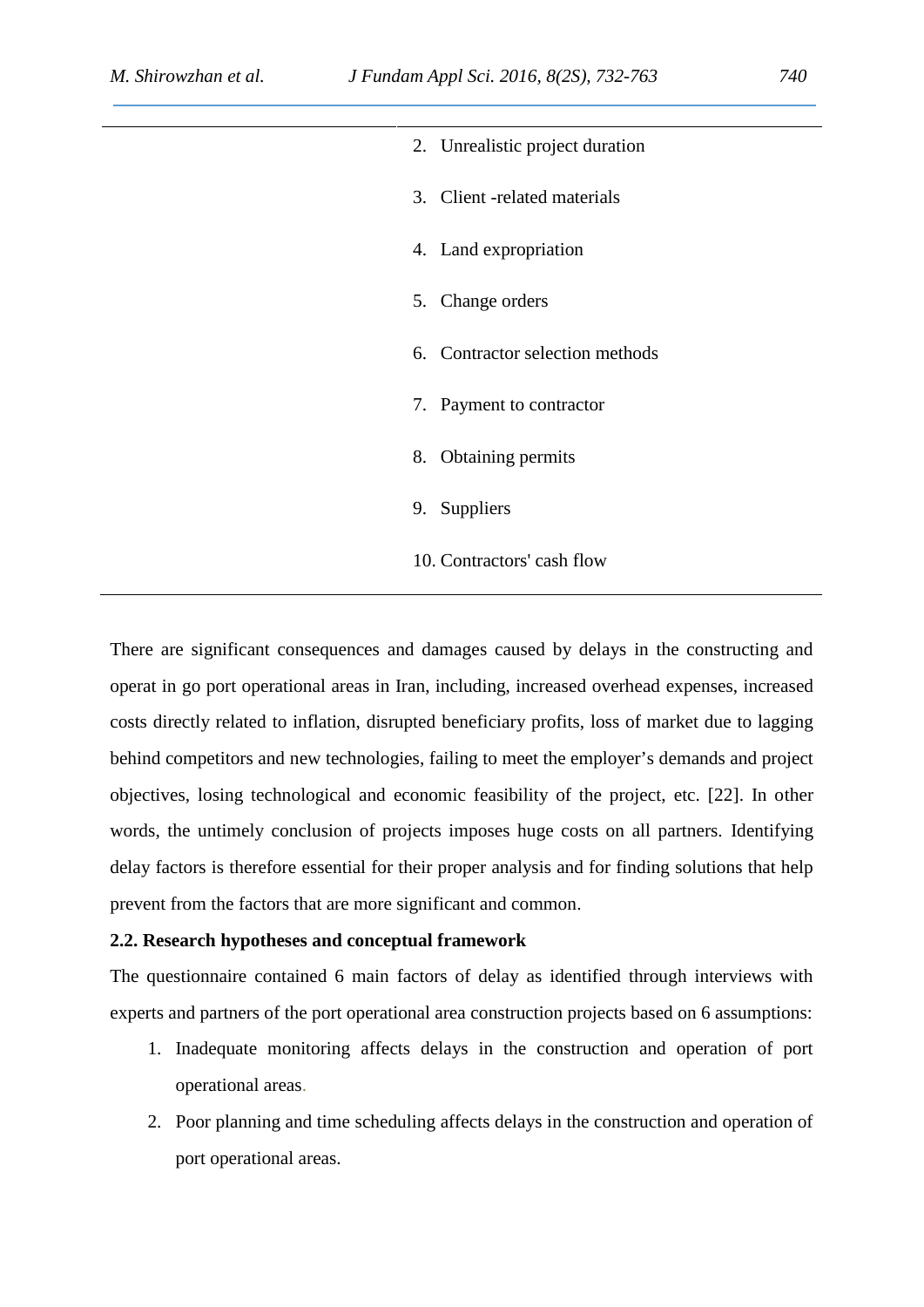- 3. Improper allocation of resources affects delays in the construction and operation of port operational areas.
- 4. Cash flow changes affects delays in the construction and operation of port operational areas.
- 5. Failure to fund the project son time affects delays in the construction and operation of port operational areas.
- 6. Other factors also affect delays in the construction and operation of port operational areas.

In order to identify the more effective factors (items of the questionnaire and the indexes) and provide a pattern (given the specified indexes), the factor analysis and the Partial Least Square (PLS) methods were used. The PL Sapproximation method is a revised version of the regression and the factor analysis methods that determines the coefficients in a way that the yielded model is at its maximum capacity for providing explanations and interpretations and is able to predict the final dependent variable with maximum accuracy. Figure 1 shows the conceptual model of the graphical chart yielded by VPLS.



**Fig.1.** Conceptual model of the research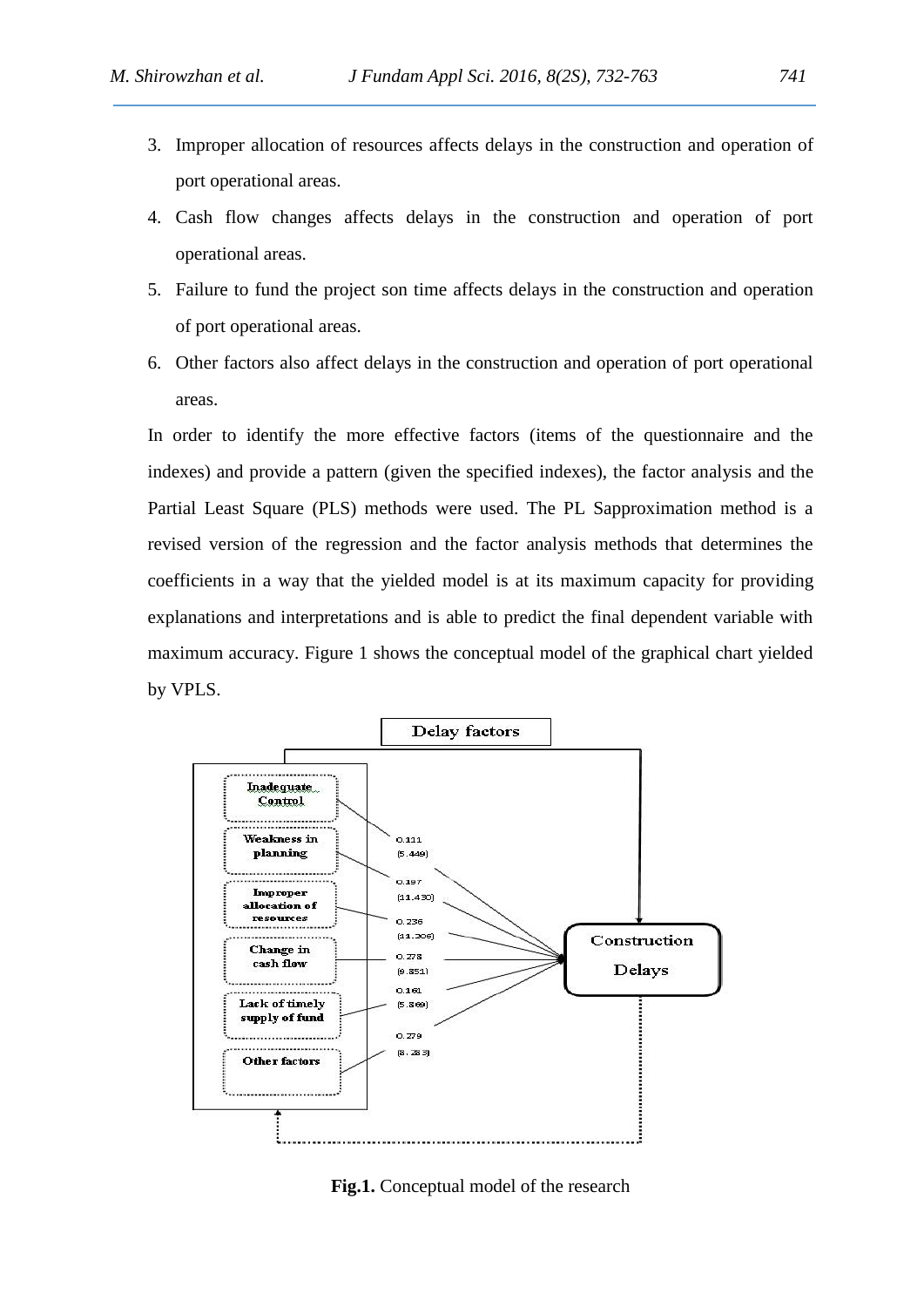## **3. RESEARCH METHODOLOGY**

This section presents the research hypotheses and the conceptual framework regarding the Evaluating Delay Factorsin the Constructionand Operation of Port Operational Areas followed by the methodological and statistical approaches applied in this study.

## **3.1. Data collection method**

This research is a descriptive survey based on its methodology and goals and its data collecting technique. It examines 30 port operational areas subject to delays. Project partners include, the employer, investors, consultants and contractors. A total of 120 questionnaires were developed and then distributed among the project partners. Sampling was conducted in 2015. Sample size was determined through a national census. Table 2 presents the number of questionnaires distributed and the ones returned.

|                | Employer | Investor | Consultant | Contractor | Total |
|----------------|----------|----------|------------|------------|-------|
| Distributed    | 30       | 30       | 30         | 30         | 120   |
| questionnaires |          |          |            |            |       |
|                |          |          |            |            |       |
| Returned       | 25       | 20       | 20         | 18         | 83    |
| questionnaires |          |          |            |            |       |

**Table 2.** Number of questionnaires distributed and returned

The factors of delay were classified into 6 groups with 30 items and using a five-point Likert scale (very much=5, a lot=4, medium=3, little=2, very little=1):

- 1. **Inadequate monitoring**: Failure to use efficient methods for operating and monitoring projects; poor notifying on the part of the monitoring group; the degree of monitoring and guiding the contractors.
- 2. **Poor planning and time scheduling:** Delay in decision making; poor planning and time scheduling; delay in project approval and notification; delay in delivery of land; continuous changes to the plan.
- 3. **Improper allocation of resources:** Shortage of specialist human resources for implementing the project; delay in the delivery of material and equipment; shortage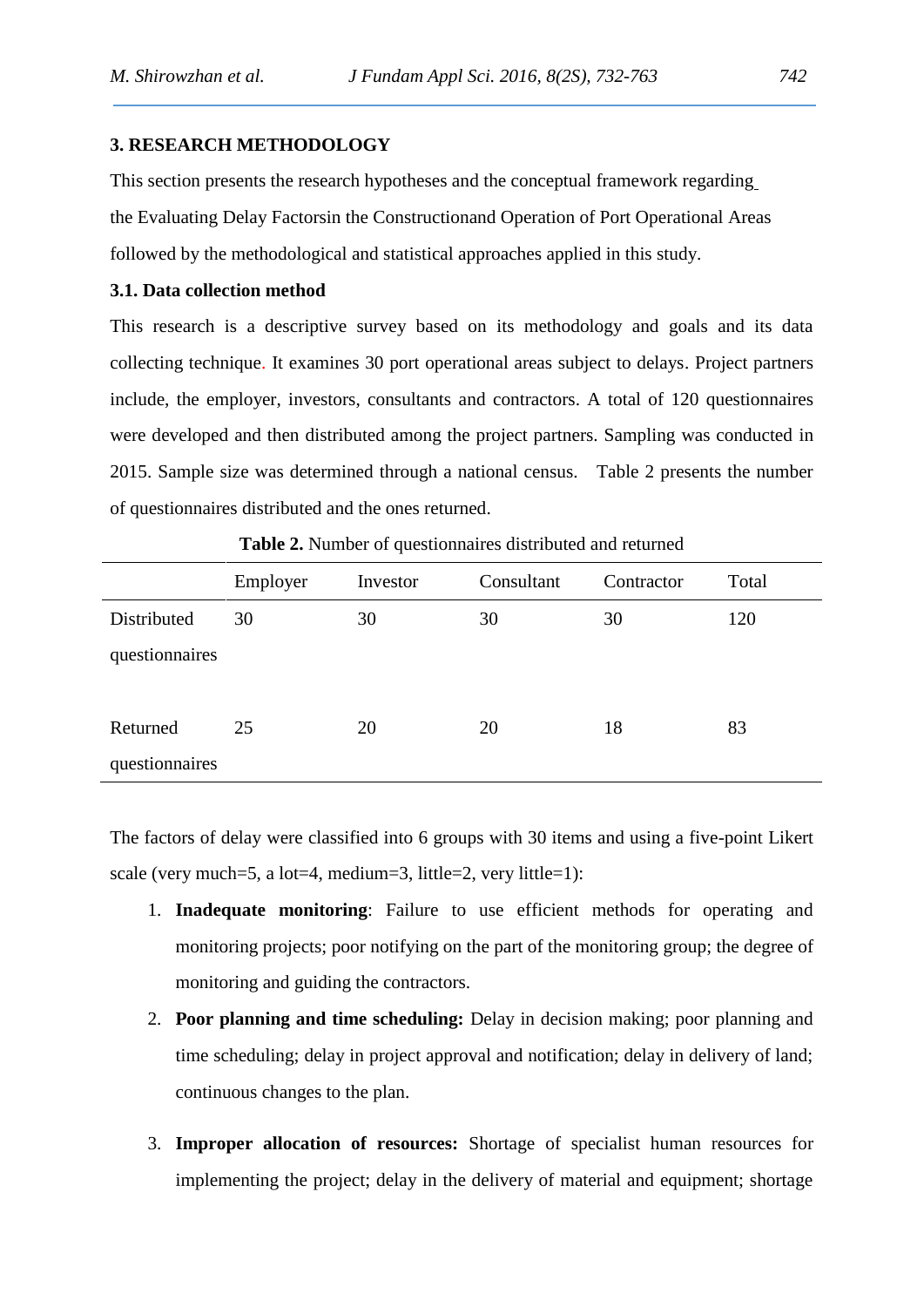of resources and facilities for performing the activities; failing to provide resources on-time; poor coordination between staff and operational personnel; shortage of construction material sources.

- 4. **Cash flow changes:** Difficulties in making monthly payments; contractor's financial problems; delayed prepayments to the contractor; delay in invoice approval and payment, poor approximation of costs; increased material and equipment costs.
- 5. **Failure to fund the projects on time:** Investor's reduced financial capacity for providing the right cash flow; delay in providing cash flow and payment to personnel and subcontractors; changes to the banking system and loan policies.
- 6. **Other factors:** Ignoring extenuating circumstances (such as political and strategic conditions); weather conditions of the region; excessive changes to the top management; delay in releasing lands and solving conflicts; existence of multiple rules and decision makers; contract conflicts between the employer and the investor; disadvantageous bureaucracies.

An initial sample of 20 was first used to determine the questionnaire validity. The questionnaire reliability was then assessed using Cronbach's alpha test. The questionnaire contained 30 items with a total Cronbach's alpha of 93%. As the Cronbach's alpha is higher than 70%, the questionnaire reliability is confirmed. The validity of the data collection tool is presented in table 5, indicating relatively high validity.

As for data analysis, the Kolmogorov-Smirnov test was used to verify the normal distribution of the sample and its histogram was compared to the normal curve. The analysis of covariance was then used to compare delay factors according to the project partners (employers, investors, consultants and contractors).The relative importance index was then use to prioritize the identified factors of delay according to the project partners. The VPLS software was then used for modeling the structural equations for examining the effect of each identified delay factor on the construction and operation of the port operational areas and to also analyze the correlation between each of these factors.

## **4. DATA ANALYSIS**

### **4-1.Demographic data analysis**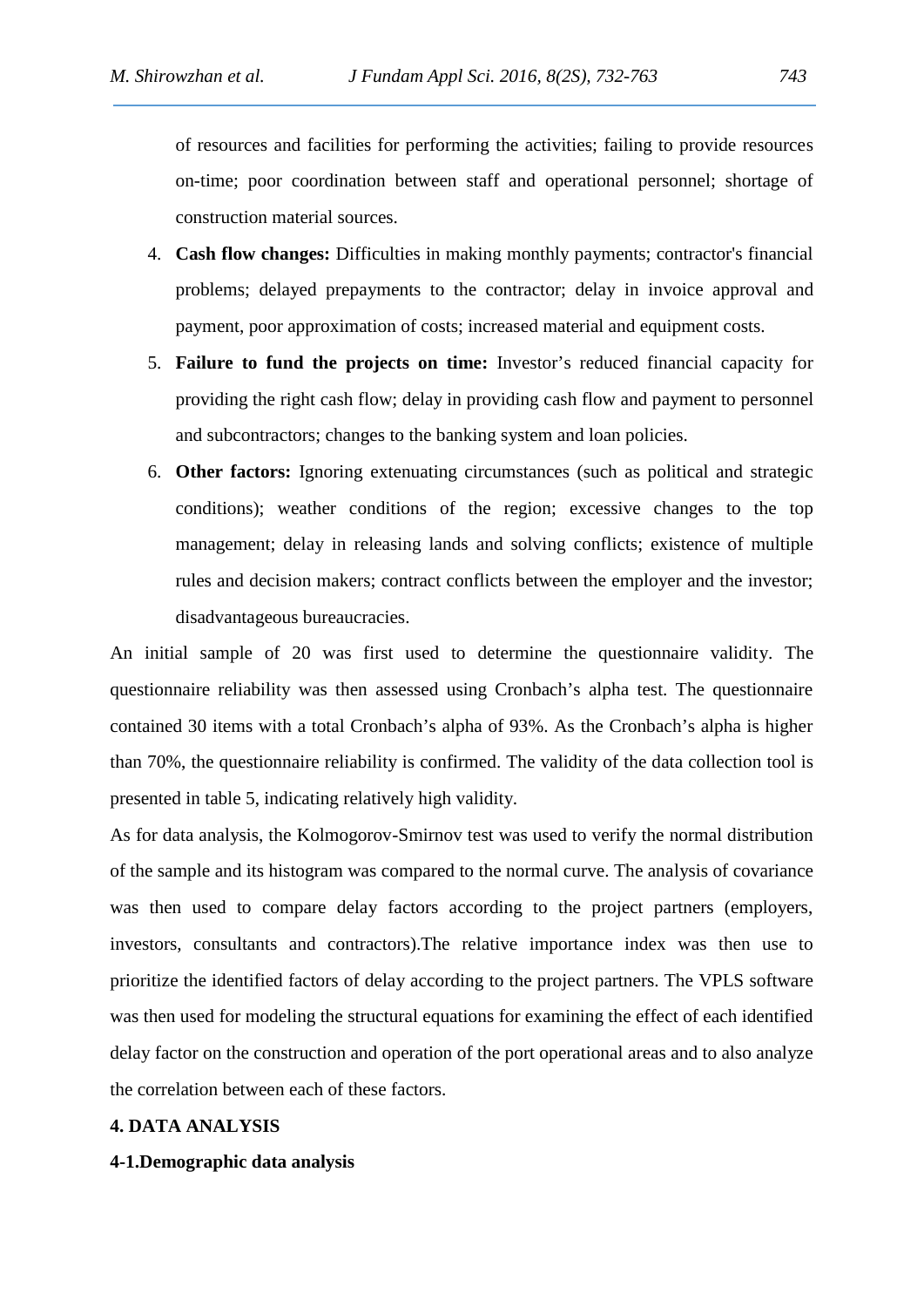All respondents were male, with 85.6% having a bachelor's degree or higher and the remaining 14.4% having lower than bachelor's degrees. A total of 74.7% of respondents had more than 7 years and 25.3%had less than 7 years of work experience. Lastly, 30.1% of respondents belonged to the category of employers, 24.1% were investors, 24.1% were consultants and 21.7% were contractors.

The Kolmogorov-Smirnov test was used to verify the normal distribution of the sample. As the Kolmogorov-Smirnov test's level of significance is equal to 0.23 and is thus higher than 0.05, it can be concluded that the sample distribution has been normal at a 95% confidence level and that the analysis of variance parameters test can be used to compare delay factors according to the four project partners.

### **4-2. Descriptive statistics**

Table 3 presents descriptive statistics yielded by the study based on the assumptions and the items, including the mean and the standard deviation according to the project partners as well as the total mean and the total standard deviation. The last column shows the Cronbach's alpha for the assumptions.

|                       |      | Owner            |      | Investor  |      | Consultant |      | Contractor |      | Total     | Alpha |
|-----------------------|------|------------------|------|-----------|------|------------|------|------------|------|-----------|-------|
|                       | Mea  | <b>SD</b><br>Mea |      | <b>SD</b> | Mea  | <b>SD</b>  | Mea  | <b>SD</b>  | Mea  | <b>SD</b> |       |
|                       | n    |                  | n    |           | n    |            | n    |            | n    |           |       |
| <b>Delay Factors</b>  |      |                  |      |           |      |            |      |            |      |           |       |
| Inadequate monitoring | 3.17 |                  | 3.08 |           |      |            |      |            |      |           |       |
|                       | 3    | 0.721            | 3    | 0.581     | 2.75 | 0.748      | 2.87 | 0.971      | 2.98 | 0.765     | 0.788 |

**Table 3.** Descriptive statistics of examined variables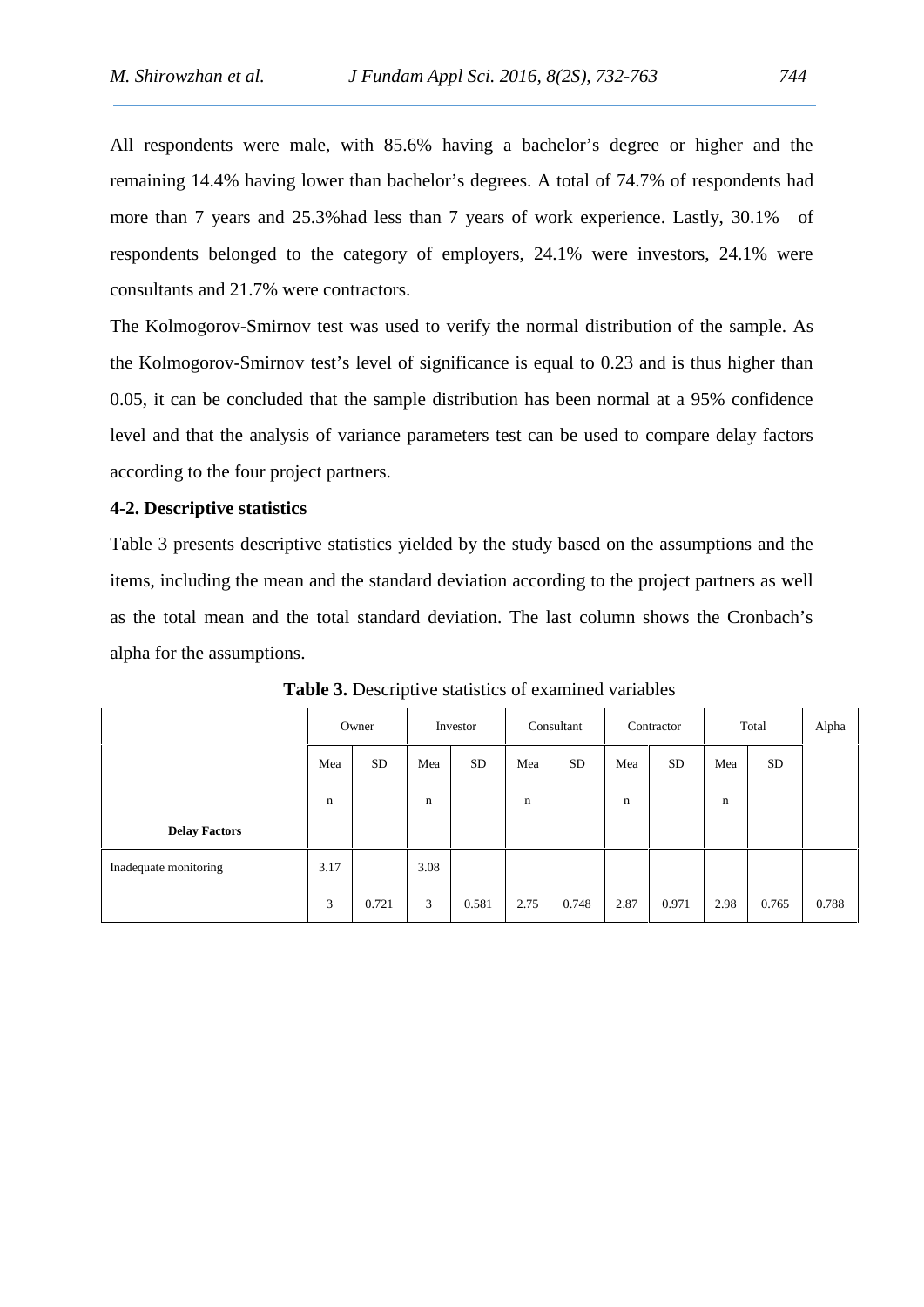| Failure to use efficient methods for    |                |           |      |       |      |       |      |       |      |       |       |
|-----------------------------------------|----------------|-----------|------|-------|------|-------|------|-------|------|-------|-------|
| implementing and monitoring             |                |           |      |       |      |       |      |       |      |       |       |
| projects                                | 3.16           | 0.8       | 3.1  | 0.912 | 2.75 | 0.91  | 2.89 | 1.278 | 2.99 |       |       |
| Poor notifying on the part of the       |                |           |      |       |      |       |      |       |      |       |       |
| monitoring group                        | 3              | 0.645     | 2.9  | 0.718 | 2.2  | 0.894 | 2.56 | 0.922 | 2.69 |       |       |
| Degree of monitoring and guiding the    |                |           |      |       |      |       |      |       |      |       |       |
| contractors                             | 3.36           | 1.075     | 3.25 | 0.967 | 3.3  | 1.129 | 3.17 | 0.985 | 3.28 |       |       |
|                                         | 3.23           |           |      |       |      |       |      |       |      |       |       |
| <b>Poor planning</b>                    | $\overline{2}$ | 0.613     | 3.39 | 0.769 | 2.81 | 0.809 | 2.98 | 0.788 | 3.11 | 0.759 | 0.721 |
| Delay in decision making                | 3.64           | 1.075     | 3.9  | 1.071 | 3.2  | 1.056 | 3.5  | 1.505 | 3.57 |       |       |
| Deficient planning and time             |                |           |      |       |      |       |      |       |      |       |       |
| scheduling                              | 3.48           | 0.918     | 3.35 | 0.933 | 3.25 | 1.118 | 3.11 | 1.451 | 3.31 |       |       |
| Delay in project approval and           |                |           |      |       |      |       |      |       |      |       |       |
| notification                            | 3.32           | 0.945     | 3.85 | 1.137 | 2.75 | 1.07  | 3.28 | 1.406 | 3.3  |       |       |
| Delay in delivery of land               | 2.64           | 0.757     | 2.85 | 1.387 | 1.9  | 1.021 | 1.94 | 0.938 | 2.36 |       |       |
| Continuous changes to the plan          | 3.08           | $1.115\,$ | 3    | 1.257 | 2.95 | 1.099 | 3.06 | 0.873 | 3.02 |       |       |
|                                         | 3.06           |           | 2.92 |       | 2.60 |       |      |       |      |       |       |
| <b>Improper allocation of resources</b> | $\tau$         | 0.605     | 5    | 0.72  | 8    | 0.782 | 2.55 | 0.923 | 2.81 | 0.771 | 0.863 |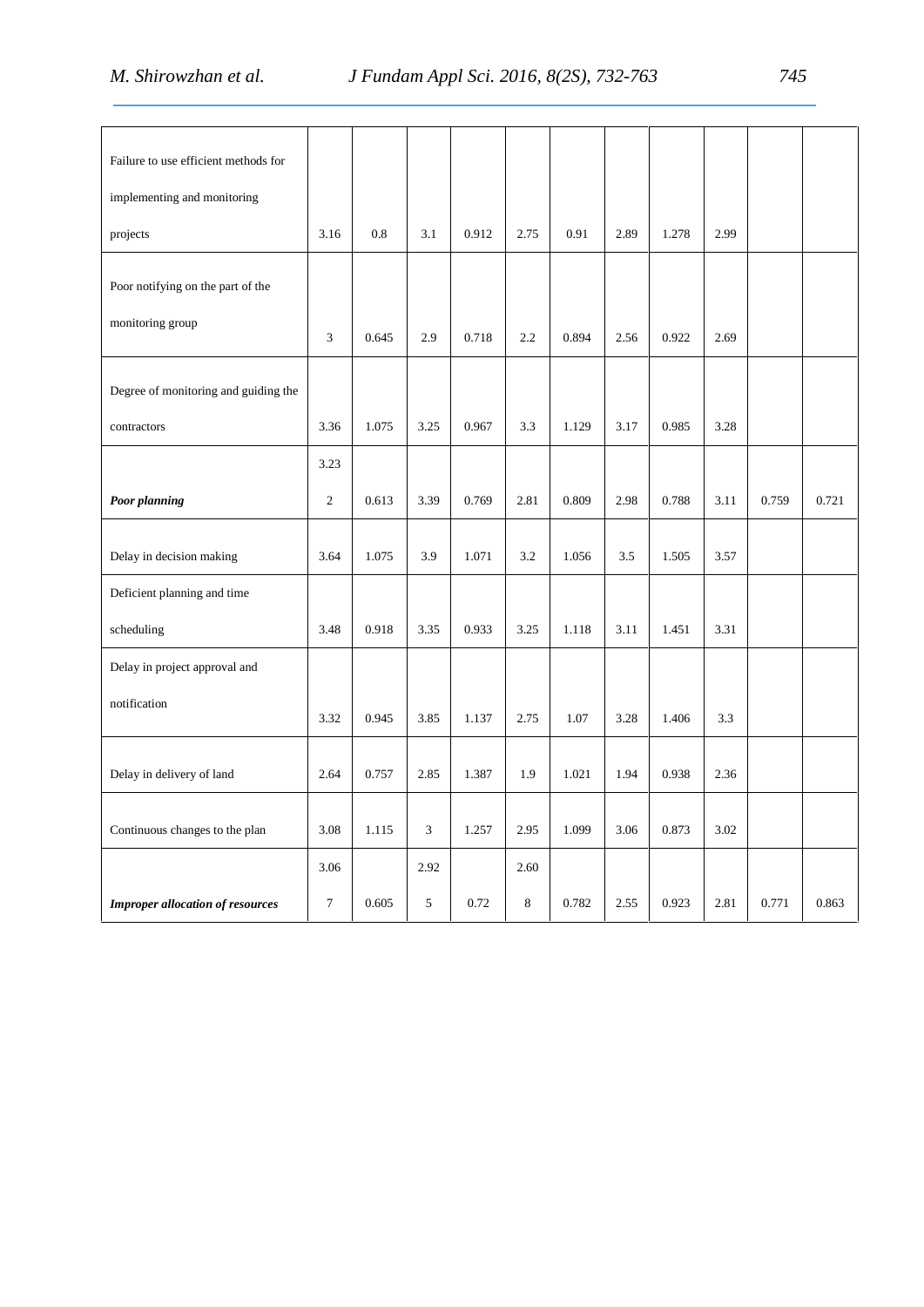| Shortage of specialist human          |                |       |      |       |        |       |      |       |      |     |      |
|---------------------------------------|----------------|-------|------|-------|--------|-------|------|-------|------|-----|------|
| resources for implementing the        |                |       |      |       |        |       |      |       |      |     |      |
| project                               | $\mathfrak{Z}$ | 1.118 | 2.7  | 1.174 | 2.9    | 1.119 | 2.5  | 1.425 | 2.8  |     |      |
| Delay in the delivery of material and |                |       |      |       |        |       |      |       |      |     |      |
| equipment                             | 3.28           | 0.737 | 2.95 | 0.887 | 2.45   | 0.887 | 2.33 | 1.138 | 2.8  |     |      |
| Shortage of resources and facilities  |                |       |      |       |        |       |      |       |      |     |      |
| for performing the activities         | 3.04           | 0.889 | 2.9  | 0.718 | 2.35   | 0.745 | 2.5  | 1.043 | 2.72 |     |      |
| Failing to provide resources on-time  | 3.44           | 0.917 | 3.35 | 1.348 | 2.8    | 1.24  | 3.33 | 1.328 | 3.24 |     |      |
| Poor coordination between staff and   |                |       |      |       |        |       |      |       |      |     |      |
| operational personnel                 | 2.92           | 0.759 | 2.75 | 1.02  | 2.2    | 0.951 | 2.33 | 0.84  | 2.58 |     |      |
| Shortage of construction materials    |                |       |      |       |        |       |      |       |      |     |      |
| sources                               | 2.72           | 1.021 | 2.9  | 1.373 | 2.95   | 0.999 | 2.28 | 0.958 | 2.72 |     |      |
|                                       |                |       | 3.33 |       | 2.91   |       |      |       |      |     |      |
| cash flow Changes                     | 3.54           | 0.586 | 3    | 0.9   | $\tau$ | 1.011 | 3.67 | 0.998 | 3.37 | 0.9 | 0.89 |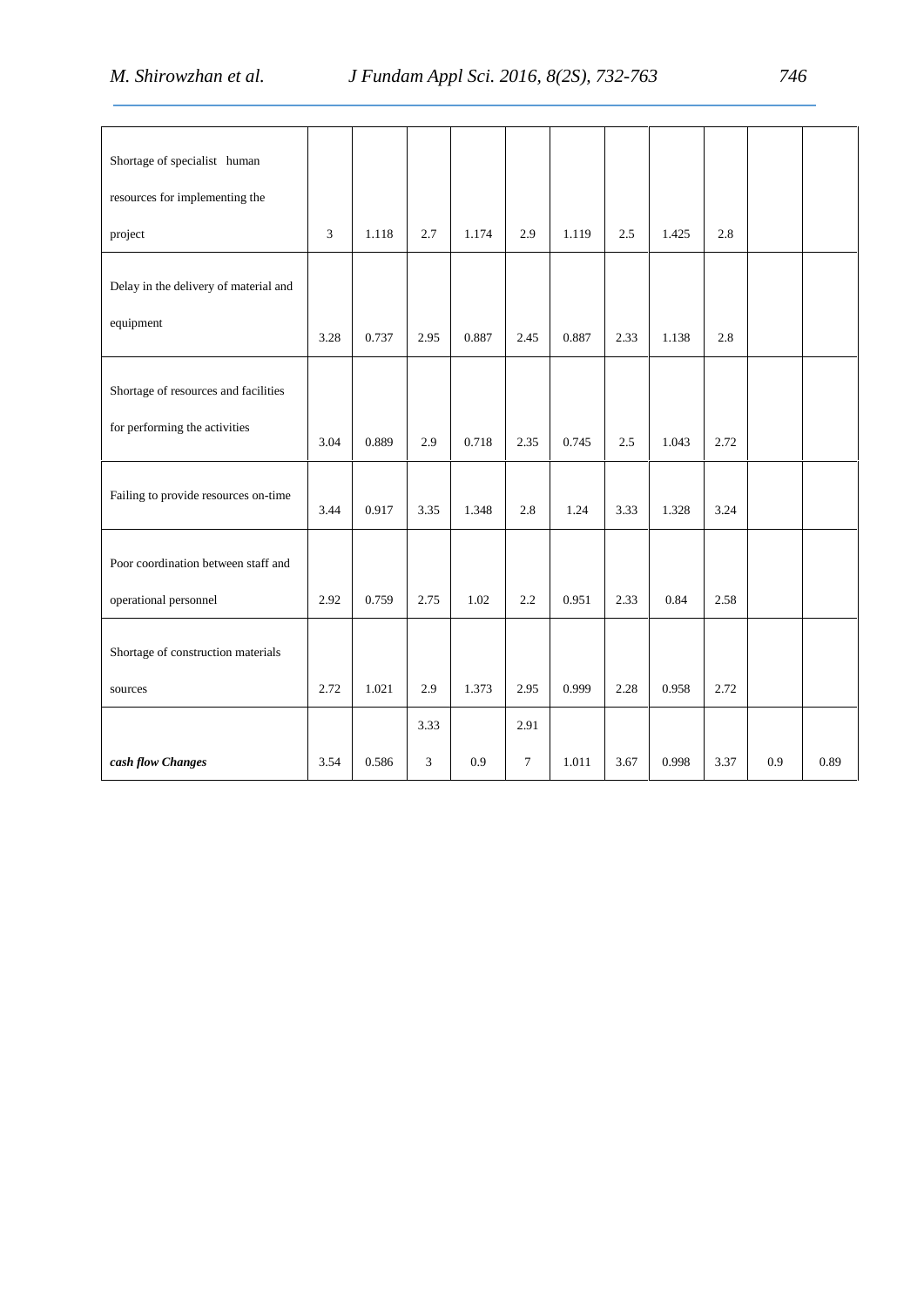| Difficulties in making monthly        |        |            |      |       |                |       |      |       |      |       |       |
|---------------------------------------|--------|------------|------|-------|----------------|-------|------|-------|------|-------|-------|
| payments                              | 3.36   | 0.995      | 3.4  | 1.353 | 3.15           | 1.268 | 3.56 | 1.464 | 3.36 |       |       |
| Contractor's financial problems       | 3.88   | 0.971      | 3.7  | 1.38  | 3.25           | 1.372 | 3.83 | 1.15  | 3.67 |       |       |
| Delayed prepayments made to the       |        |            |      |       |                |       |      |       |      |       |       |
| contractor                            | 3.24   | 0.779      | 2.6  | 1.188 | 2.8            | 1.152 | 3.39 | 1.195 | 3.01 |       |       |
| Delay in invoice approval and         |        |            |      |       |                |       |      |       |      |       |       |
| payment                               | 3.32   | 0.9        | 3.35 | 1.309 | 2.65           | 1.268 | 3.72 | 1.447 | 3.25 |       |       |
| Poor approximation of costs           | 3.48   | 0.823      | 2.85 | 1.04  | 2.55           | 1.05  | 2.55 | 1.237 | 3.33 |       |       |
| Increased material and equipment      |        |            |      |       |                |       |      |       |      |       |       |
| costs                                 | 3.96   | 0.676      | 4.1  | 0.968 | 3.1            | 1.119 | 4.17 | 0.857 | 3.83 |       |       |
|                                       | 3.90   |            |      |       | 3.13           |       |      |       |      |       |       |
| Failure to fund the projects on time  | $\tau$ | 0.779      | 3.3  | 1.237 | $\mathfrak{Z}$ | 1.073 | 3.69 | 1.032 | 3.53 | 1.058 | 0.783 |
| Investor's reduced financial capacity |        |            |      |       |                |       |      |       |      |       |       |
| for providing the right cash flow     | 4.24   | 0.879      | 3.45 | 1.356 | 3.3            | 1.38  | 3.89 | 1.132 | 3.75 |       |       |
| Delay in providing cash flow and      |        |            |      |       |                |       |      |       |      |       |       |
| payment to personnel and              |        |            |      |       |                |       |      |       |      |       |       |
| subcontractors                        | 3.76   | 0.926      | 3.15 | 1.268 | 3              | 1.17  | 3.61 | 0.916 | 3.4  |       |       |
| Changes to the banking system and     |        |            |      |       |                |       |      |       |      |       |       |
| loan policies                         | 3.72   | $\rm 0.98$ | 3.3  | 1.559 | 3.1            | 1.252 | 3.56 | 1.58  | 3.57 |       |       |
|                                       | 3.08   |            | 3.39 |       |                |       |      |       |      |       |       |
| Other factors                         | 6      | 0.45       | 3    | 0.733 | 2.65           | 0.749 | 3.01 | 0.993 | 3.04 | 0.766 | 0.834 |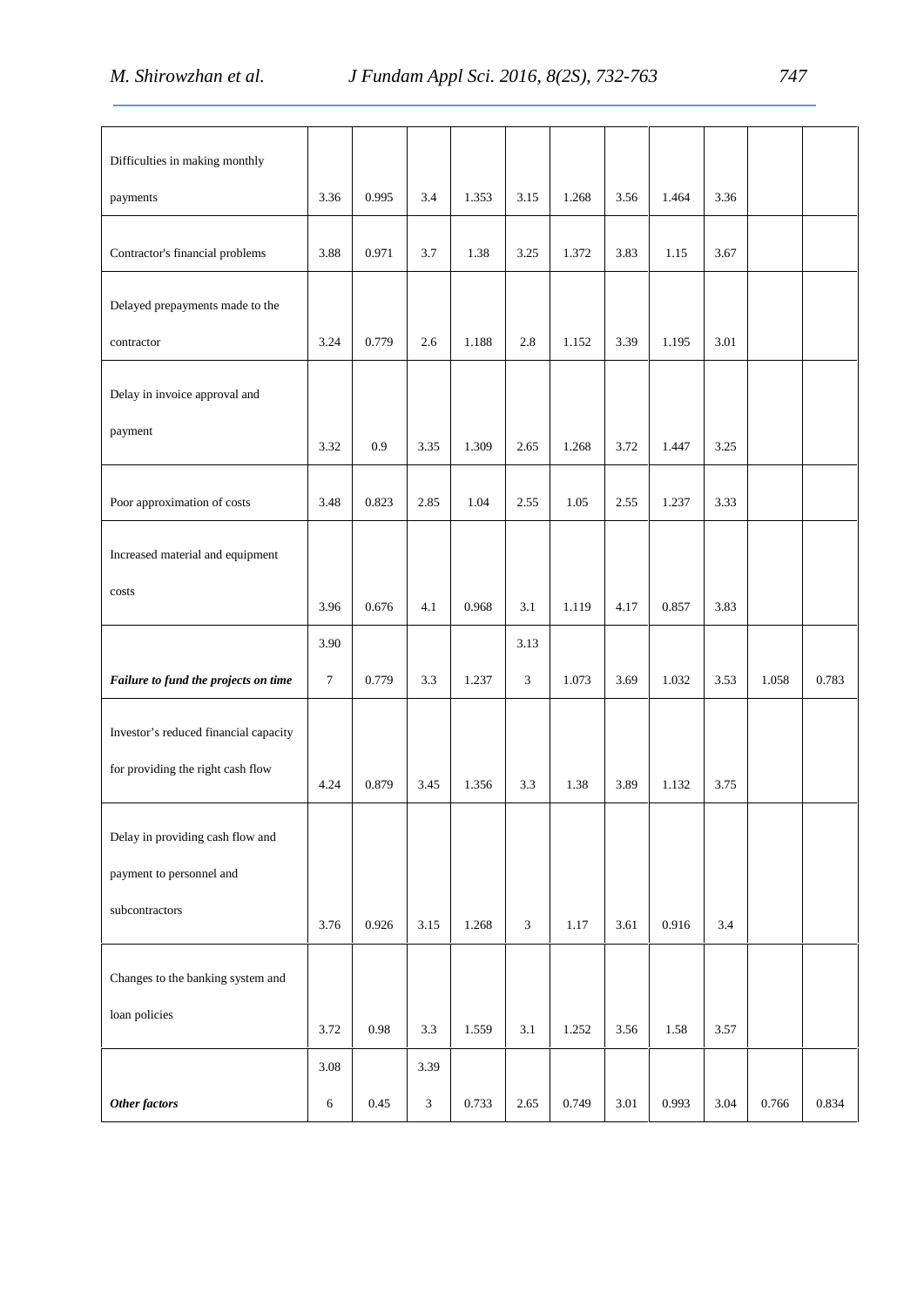| Ignoring extenuating circumstances   |      |       |      |       |      |       |      |       |      |  |
|--------------------------------------|------|-------|------|-------|------|-------|------|-------|------|--|
| and political conditions             | 2.76 | 1.091 | 3.2  | 1.361 | 2.35 | 1.387 | 3.17 | 1.425 | 2.86 |  |
| Weather conditions of the region     | 2.6  | 0.764 | 3.6  | 1.188 | 2.65 | 0.988 | 3.39 | 1.145 | 3.02 |  |
| Excessive changes to the top         |      |       |      |       |      |       |      |       |      |  |
| management                           | 3.08 | 1.115 | 2.75 | 1.209 | 2.45 | 1.099 | 2.44 | 1.199 | 2.71 |  |
| Delay in releasing lands and solving |      |       |      |       |      |       |      |       |      |  |
| conflicts                            | 2.88 | 1.054 | 2.4  | 1.429 | 2.15 | 0.933 | 2.56 | 1.199 | 2.52 |  |
| Existence of multiple rules and      |      |       |      |       |      |       |      |       |      |  |
| decision makers                      | 3.04 | 0.978 | 3.95 | 1.234 | 2.85 | 1.089 | 3.28 | 1.602 | 3.27 |  |
| Contract conflicts between the       |      |       |      |       |      |       |      |       |      |  |
| employer and the investor            | 3.28 | 0.843 | 3.85 | 1.182 | 2.85 | 1.387 | 2.78 | 1.215 | 3.2  |  |
| Disadvantageous bureaucracies        | 3.96 | 0.935 | 4    | 0.918 | 3.25 | 1.251 | 3.44 | 1.042 | 3.69 |  |

## **4-3. Examination and comparison of delay factors according to the professions (Analysis of Variance)**

Table 4 compares and examines each delay factor according to the employer, investor, consultant, and contractor's point of view.

**Table 4.** Comparison of Delay Factors According to the Professions

Using the Analysis of Variance Test

| <b>Delay Factors</b>                 | DF | $\mathbf F$ | Sig. |
|--------------------------------------|----|-------------|------|
| Inadequate monitoring                | 3  | 1.399       | .249 |
| Poor planning and time scheduling    | 3  | 2.469       | .068 |
| Improper allocation of resources     | 3  | 2.340       | .080 |
| Cash flow changes                    | 3  | 2.828       | .044 |
| Failure to fund the projects on time | 3  | 2.577       | .060 |
| Other factors                        | 3  | 3.473       | .020 |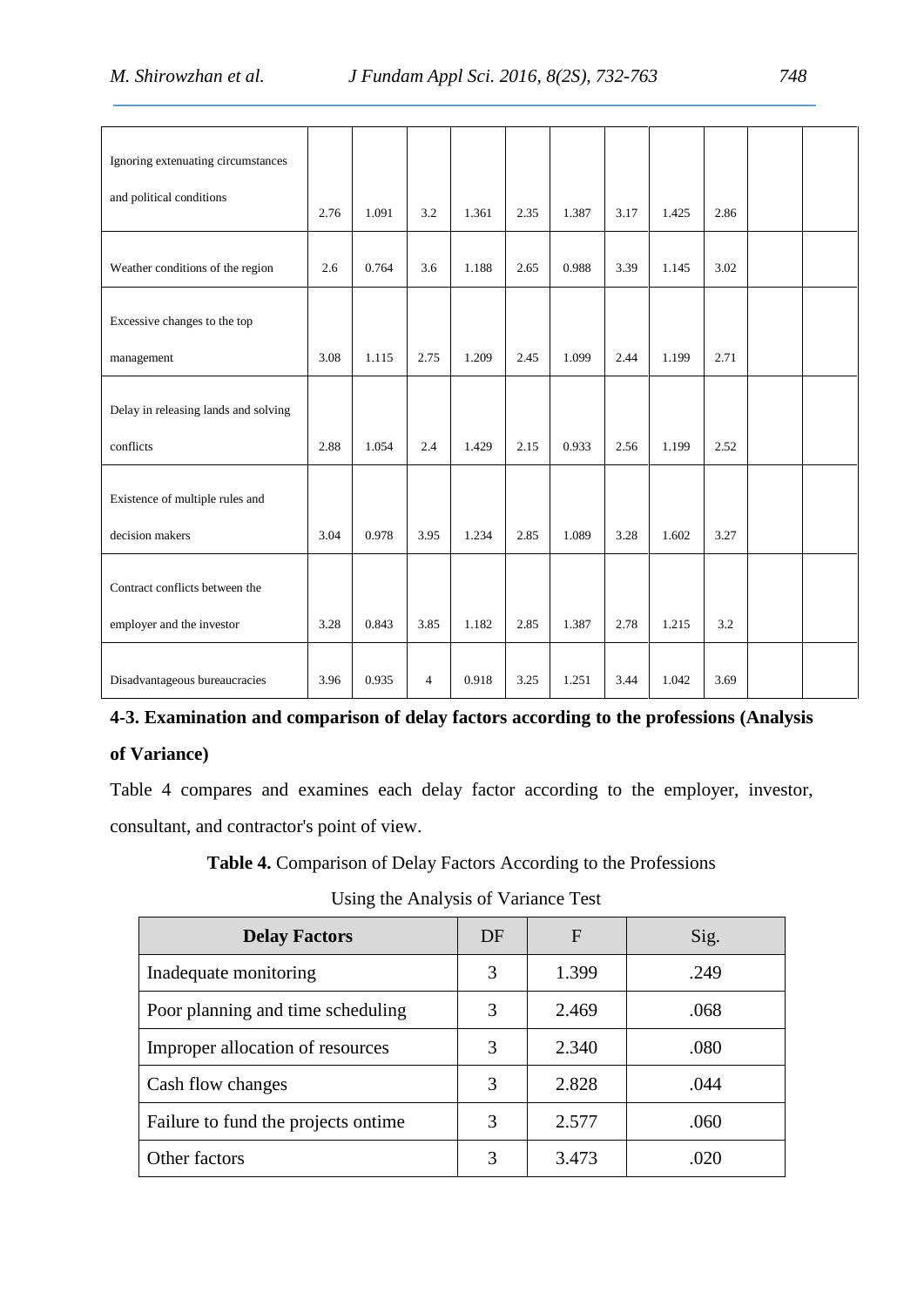Table 4 shows that the inadequate monitoring factor with a significance level of 0.249, which is above 0.10, is not significantly different according to either professions at a confidence level of 0.90.Other factors have a significance level lower than 0.10 and are therefore significantly different according to all professions at a confidence level of 0.90.

## **4-4. Ranking the Relative Importance of Delay Factors**

Based on the relative importance index, we rank all the delay factors in table 5. The relative importance index is defined as:

RII: Relative Importance Index;

W: The weight assigned to each item according to the respondent (on a scale from 1 to 5);

$$
RII = \frac{\sum W}{A*N}
$$

A: Maximum weight (in this case,5);

N: Total number of respondents

**Table 5.** Ranking of the study's assumptions based on the relative importance index

| <b>Title</b>           | <b>Employer</b> |                | <b>Investor</b> |                | <b>Consultant</b> |                | <b>Contractor</b> |                | <b>General</b> |                |
|------------------------|-----------------|----------------|-----------------|----------------|-------------------|----------------|-------------------|----------------|----------------|----------------|
|                        | RII             | Ranki          | RII             | Ranki          | RII               | Ranki          | RII               | Ranki          | RII            | Ranki          |
|                        |                 | ng             |                 | ng             |                   | ng             |                   | ng             |                | ng             |
| Inadequate             | 0.63            | $\overline{4}$ | 0.61            | 5              | 0.55              | $\overline{4}$ | 0.57              | 5              | 0.59           | 5              |
| monitoring             | 5               |                | 6               |                |                   |                | $\overline{4}$    |                | 6              |                |
| Poor planning and      | 0.64            | 3              | 0.67            | $\overline{2}$ | 0.56              | $\overline{3}$ | 0.59              | $\overline{4}$ | 0.62           | $\overline{3}$ |
| time scheduling        | 6               |                | 8               |                | $\sqrt{2}$        |                | 5                 |                | 3              |                |
| Improper allocation of | 0.61            | 6              | 0.58            | 6              | 0.52              | 6              | 0.50              | 6              | 0.56           | 6              |
| resources              | 3               |                | 5               |                | $\mathbf{1}$      |                | 9                 |                | $\overline{2}$ |                |
| Cash flow changes      | 0.70            | $\overline{2}$ | 0.66            | $\overline{3}$ | 0.58              | $\overline{2}$ | 0.73              | $\overline{2}$ | 0.67           | $\overline{2}$ |
|                        | 8               |                | $\overline{7}$  |                | $\overline{3}$    |                | $\overline{3}$    |                | $\overline{3}$ |                |
| Failing to provide     | 0.78            | $\mathbf{1}$   | 0.66            | $\overline{4}$ | 0.62              | $\mathbf{1}$   | 0.73              | $\mathbf{1}$   | 0.70           | $\mathbf{1}$   |
| resources on-time      | $\mathbf{1}$    |                |                 |                | 6                 |                | 7                 |                | 5              |                |
| Other factors          | 0.61            | 5              | 0.67            | $\mathbf{1}$   | 0.53              | 5              | 0.60              | $\overline{3}$ | 0.60           | $\overline{4}$ |
|                        | $\overline{7}$  |                | 8               |                |                   |                | $\mathbf{1}$      |                | $\overline{7}$ |                |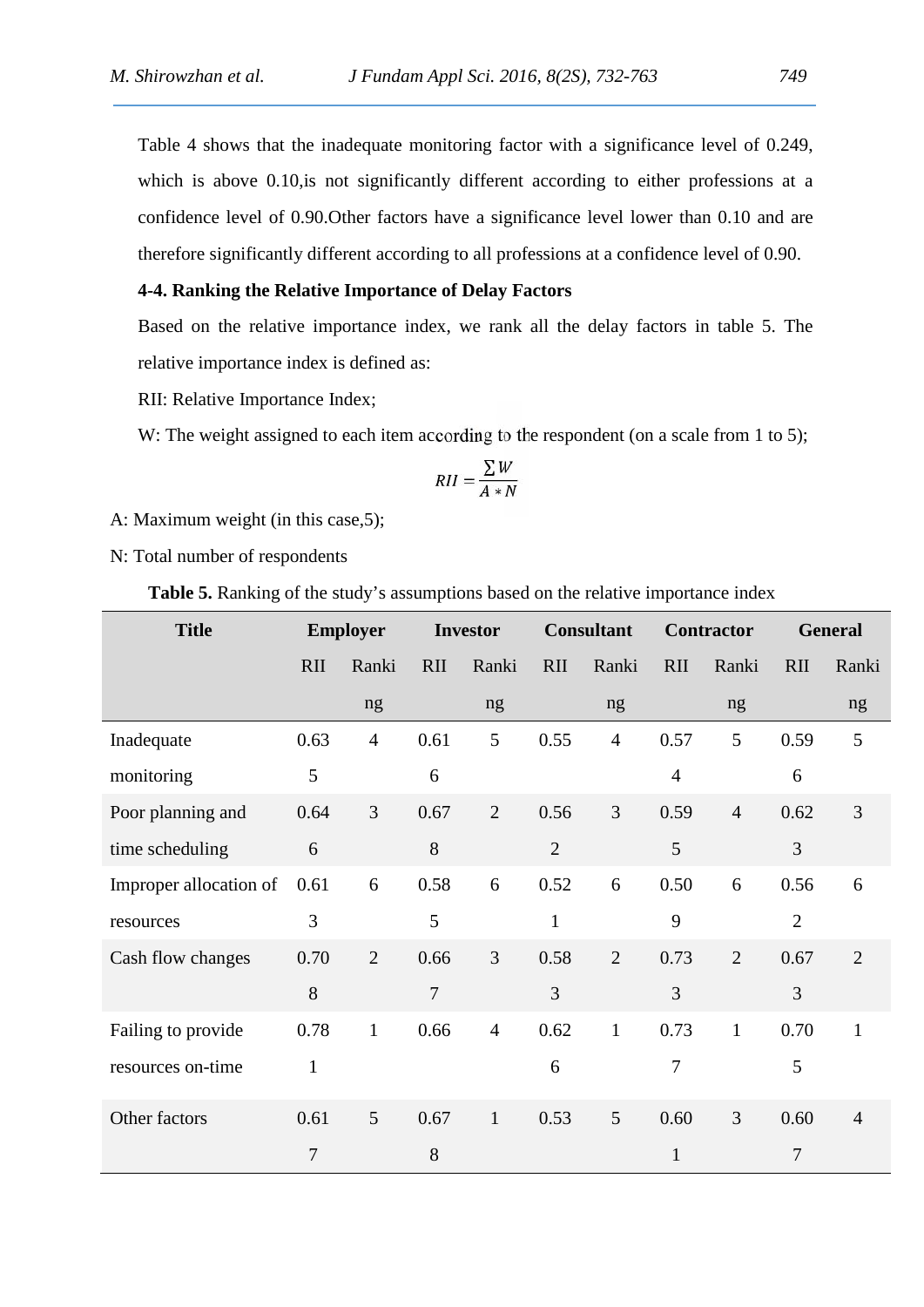| <b>Relative Importance</b> | Employer         |                | Investor       |                | Consultant     |              | Contractor       |       | Total | Tota         |
|----------------------------|------------------|----------------|----------------|----------------|----------------|--------------|------------------|-------|-------|--------------|
| <b>Index</b>               | RII              | Ranki          | RII            | Ranki          | <b>RII</b>     | Ranki        | RII              | Ranki | Ranki | $\mathbf{1}$ |
|                            |                  | ng             |                | ng             |                | ng           |                  | ng    | ng    | RII          |
| Failure to use efficient   | 0.6              | 18             | 0.6            | 18             | 0.5            | 18           | 0.5              | 20    | 0.60  | 20           |
| methods for                | 3                |                | $\overline{2}$ |                | 5              |              | 8                |       |       |              |
| implementing and           |                  |                |                |                |                |              |                  |       |       |              |
| monitoring projects        |                  |                |                |                |                |              |                  |       |       |              |
| Poor notifying on the      | 0.6              | 23             | 0.5            | 18             | 0.4            | 27           | 0.5              | 22    | 0.54  | 27           |
| part of the monitoring     | $\boldsymbol{0}$ |                | 8              |                | $\overline{4}$ |              | $\mathbf{1}$     |       |       |              |
|                            |                  |                |                |                |                |              |                  |       |       |              |
| group                      | 0.6              | 11             | 0.6            | 21             | 0.6            | $\mathbf{1}$ | 0.6              | 6     | 0.66  | 11           |
| Degree of monitoring       | 7                |                | 5              |                | 6              |              | 3                |       |       |              |
| and guiding the            |                  |                |                |                |                |              |                  |       |       |              |
| contractors                |                  |                |                |                |                |              |                  |       |       |              |
| Delay in decision          | 0.7              | $\overline{7}$ | 0.7            | 15             | 0.6            | 6            | 0.7              | 8     | 0.71  | 5            |
| making                     | 3                |                | 8              |                | $\overline{4}$ |              | $\overline{0}$   |       |       |              |
| Deficient planning and     | 0.7              | 8              | 0.6            | $\overline{4}$ | 0.6            | 3            | 0.6              | 18    | 0.66  | 9            |
| time scheduling            | $\boldsymbol{0}$ |                | $\overline{7}$ |                | 5              |              | $\overline{2}$   |       |       |              |
| Delay in project           | 0.6              | 13             | 0.7            | 11             | 0.5            | 19           | 0.6              | 14    | 0.66  | 10           |
| approval                   | 6                |                | $\overline{7}$ |                | 5              |              | 6                |       |       |              |
| and notification           |                  |                |                |                |                |              |                  |       |       |              |
|                            | 0.5              | 29             | 0.5            | 5              | 0.3            | 30           | 0.3              | 30    | 0.47  | 30           |
| Delay in delivery of land  | $\overline{3}$   |                | $\overline{7}$ |                | 8              |              | 9                |       |       |              |
|                            | 0.6              | 19             | 0.6            | 24             | 0.5            | 11           | 0.6              | 19    | 0.60  | 17           |
| Continuous changes to      |                  |                |                |                | 9              |              |                  |       |       |              |
| the plan                   | $\overline{2}$   |                |                |                |                |              | $\mathbf{1}$     |       |       |              |
| Shortage of specialist     | 0.6              | 24             | 0.5            | 19             | 0.5            | 13           | 0.5              | 24    | 0.56  | 22           |
| human resources for        | $\boldsymbol{0}$ |                | $\overline{4}$ |                | 8              |              | $\boldsymbol{0}$ |       |       |              |

**Table 6.** Descriptive statistics of the research variables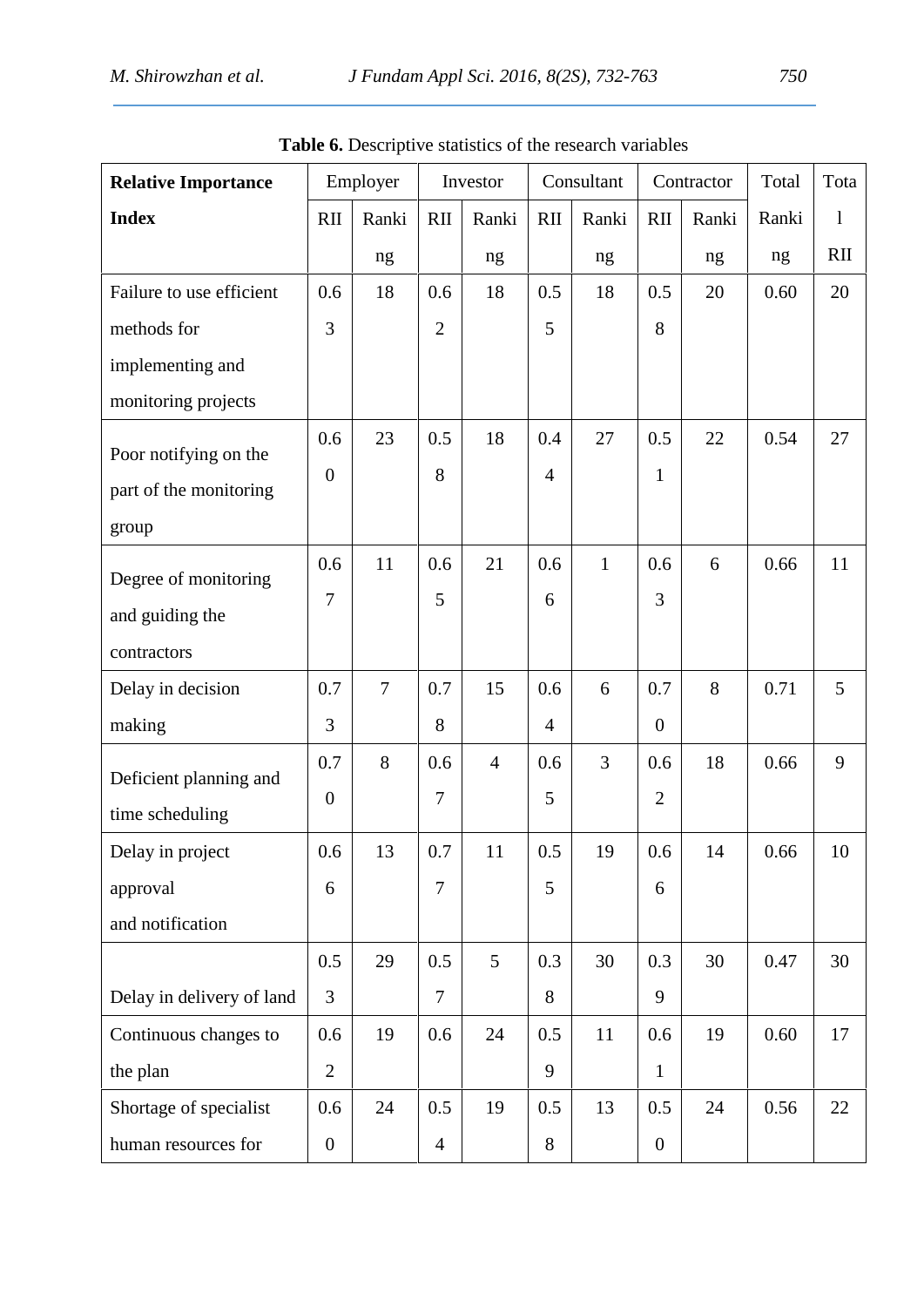| operating the project                                                    |                         |                |                       |        |                       |                |                         |                |      |                |
|--------------------------------------------------------------------------|-------------------------|----------------|-----------------------|--------|-----------------------|----------------|-------------------------|----------------|------|----------------|
| Delay in the delivery of<br>material and equipment                       | 0.6<br>6                | 15             | 0.5<br>9              | 28     | 0.4<br>9              | 23             | 0.4<br>$\boldsymbol{7}$ | 27             | 0.56 | 23             |
| Shortage of resources<br>and facilities for<br>performing the activities | 0.6<br>$\mathbf{1}$     | 21             | 0.5<br>8              | 20     | 0.4<br>$\overline{7}$ | 25             | 0.5<br>$\boldsymbol{0}$ | 25             | 0.54 | 24             |
| Failing to provide<br>resources on-time                                  | 0.6<br>9                | 10             | 0.6<br>7              | 22     | 0.5<br>6              | 16             | 0.6<br>$\overline{7}$   | 12             | 0.65 | 14             |
| Poor coordination<br>between staff and<br>operational personnel          | 0.5<br>8                | 25             | 0.5<br>5              | 12     | 0.4<br>$\overline{4}$ | 28             | 0.4<br>7                | 28             | 0.52 | 28             |
| Shortage of loan<br>resources                                            | 0.5<br>$\overline{4}$   | 28             | 0.5<br>8              | 26     | 0.5<br>9              | 12             | 0.4<br>6                | 29             | 0.54 | 25             |
| Difficulties in making<br>monthly payments                               | 0.6<br>$\tau$           | 12             | 0.6<br>8              | 23     | 0.6<br>3              | $\overline{7}$ | 0.7<br>$\mathbf{1}$     | 6              | 0.67 | 8              |
| Contractor's financial<br>problems                                       | 0.7<br>8                | $\overline{4}$ | 0.7<br>$\overline{4}$ | 10     | 0.6<br>5              | $\overline{4}$ | 0.7<br>7                | 3              | 0.73 | $\overline{4}$ |
| Delayed prepayments<br>made to the contractor                            | 0.6<br>5                | 17             | 0.5<br>$\overline{2}$ | $\tau$ | 0.5<br>6              | 17             | 0.6<br>8                | 10             | 0.60 | 19             |
| Delay in invoice<br>approval and payment                                 | 0.6<br>6                | 14             | 0.6<br>$\overline{7}$ | 29     | 0.5<br>3              | 20             | 0.7<br>$\overline{4}$   | $\overline{4}$ | 0.65 | 13             |
| Poor approximation of<br>costs                                           | 0.7<br>$\boldsymbol{0}$ | 9              | 0.5<br>$\tau$         | 13     | 0.5<br>$\mathbf{1}$   | 22             | 0.6<br>$\tau$           | 13             | 0.61 | 16             |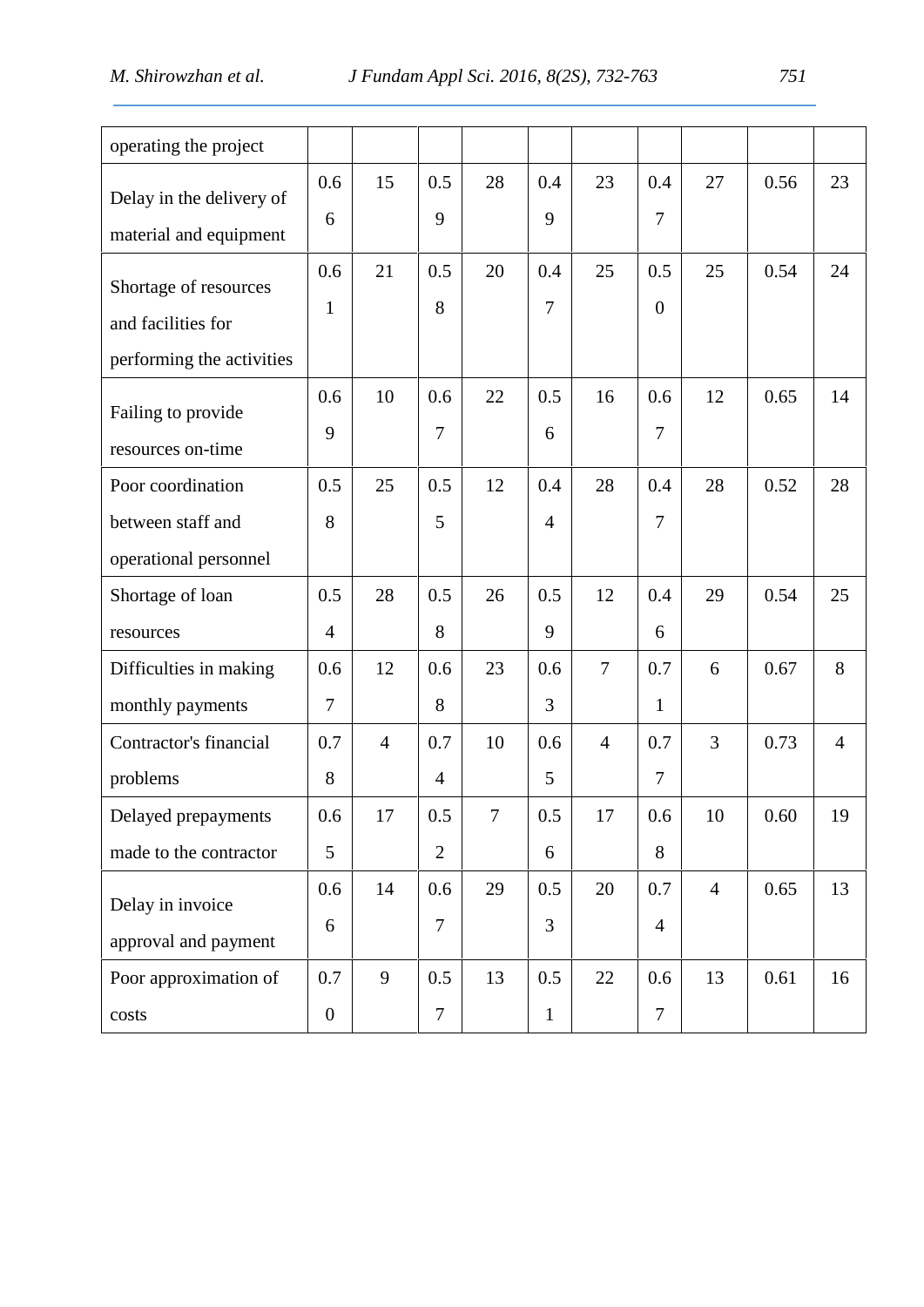| Increased material and   | 0.7            | $\overline{2}$ | 0.8            | 25             | 0.6            | 8              | 0.8            | $\mathbf{1}$   | 0.77 | $\mathbf{1}$   |
|--------------------------|----------------|----------------|----------------|----------------|----------------|----------------|----------------|----------------|------|----------------|
| equipment costs          | 9              |                | $\overline{2}$ |                | $\overline{2}$ |                | 3              |                |      |                |
| Investor's reduced       | 0.8            | $\mathbf{1}$   | 0.6            | $\mathbf{1}$   | 0.6            | $\overline{2}$ | 0.7            | $\overline{2}$ | 0.75 | $\overline{2}$ |
| financial capacity for   | 5              |                | 9              |                | 6              |                | 8              |                |      |                |
| providing the right cash |                |                |                |                |                |                |                |                |      |                |
| flow                     |                |                |                |                |                |                |                |                |      |                |
|                          | 0.7            | 5              | 0.6            | 9              | 0.6            | 10             | 0.7            | 5              | 0.68 | $\overline{7}$ |
| Delay in providing cash  | 5              |                | 3              |                |                |                | $\overline{2}$ |                |      |                |
| flow and payment to      |                |                |                |                |                |                |                |                |      |                |
| personnel and            |                |                |                |                |                |                |                |                |      |                |
| subcontractors           |                |                |                |                |                |                |                |                |      |                |
| Changes to the banking   | 0.7            | 6              | 0.6            | 17             | 0.6            | 9              | 0.7            | $\overline{7}$ | 0.69 | 6              |
| system and loan policies | $\overline{4}$ |                | 6              |                | $\overline{2}$ |                | $\mathbf{1}$   |                |      |                |
| Ignoring extenuating     | 0.5            | 27             | 0.6            | 14             | 0.4            | 26             | 0.6            | 17             | 0.57 | 21             |
| circumstances and        | 5              |                | $\overline{4}$ |                | $\overline{7}$ |                | 3              |                |      |                |
|                          |                |                |                |                |                |                |                |                |      |                |
| political conditions     |                |                |                |                |                |                |                |                |      |                |
| Weather conditions of    | 0.5            | 30             | 0.7            | 16             | 0.5            | 21             | 0.6            | 11             | 0.60 | 18             |
| the region               | $\overline{2}$ |                | $\overline{2}$ |                | 3              |                | 8              |                |      |                |
| Excessive changes to the | 0.6            | 20             | 0.5            | 8              | 0.4            | 24             | 0.4            | 26             | 0.54 | 26             |
| top management           | $\overline{2}$ |                | 5              |                | 9              |                | 9              |                |      |                |
| Delay in releasing lands | 0.5            | 26             | 0.4            | 27             | 0.4            | 29             | 0.5            | 23             | 0.50 | 29             |
| and solving conflicts    | $8\,$          |                | 8              |                | 3              |                | $\mathbf{1}$   |                |      |                |
| Existence of multiple    | 0.6            | 22             | 0.7            | 30             | 0.5            | 14             | 0.6            | 15             | 0.65 | 12             |
| rules and decision       | $\mathbf{1}$   |                | 9              |                | $\overline{7}$ |                | 6              |                |      |                |
| makers                   |                |                |                |                |                |                |                |                |      |                |
| Contract conflicts       | 0.6            | 16             | 0.7            | $\overline{3}$ | 0.5            | 15             | 0.5            | 21             | 0.64 | 15             |
| between the employer     | 6              |                | $\overline{7}$ |                | $\overline{7}$ |                | 6              |                |      |                |
| and the investor         |                |                |                |                |                |                |                |                |      |                |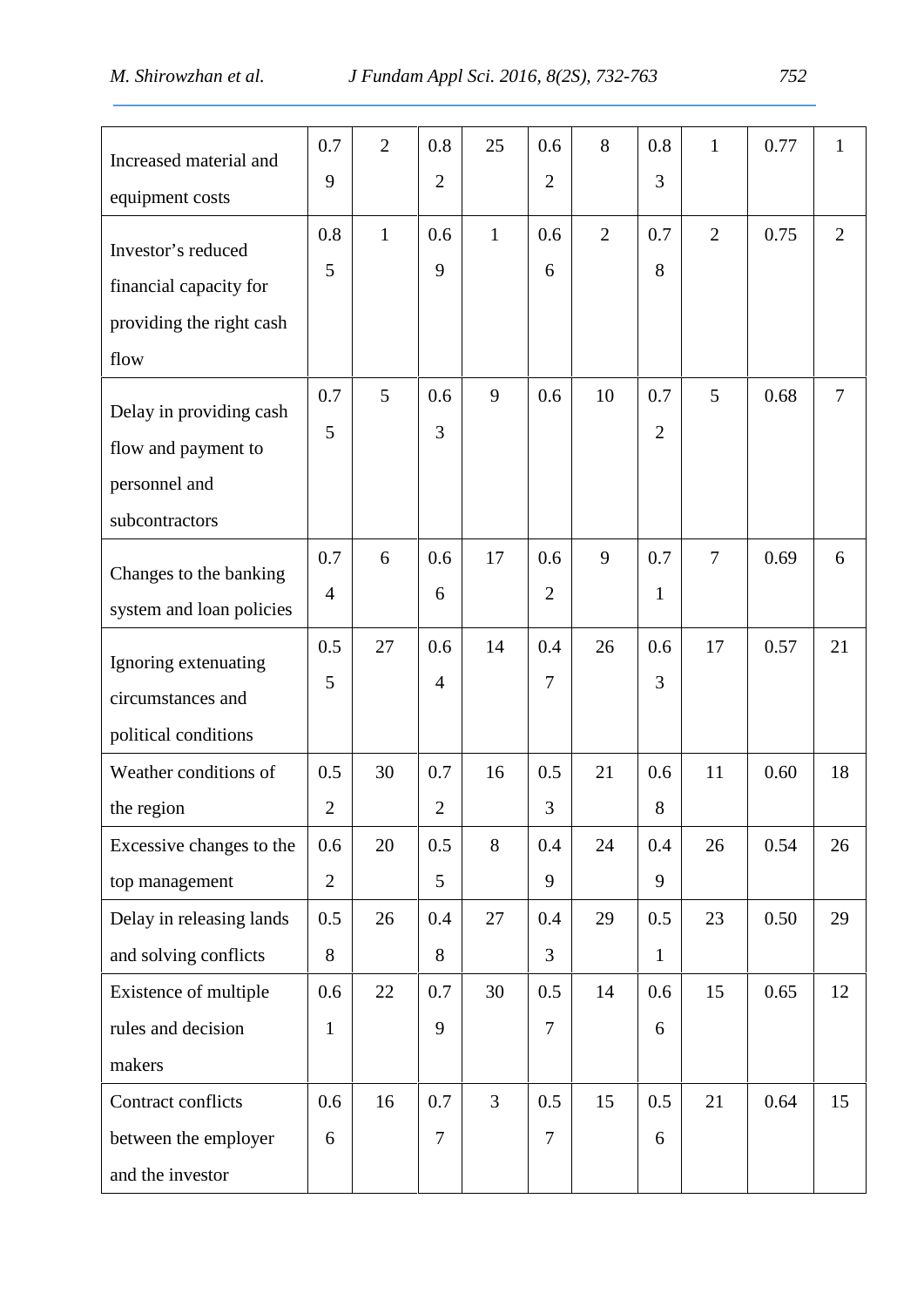| $\mathbf{r}$ .<br>Disadvantageous | $\overline{\phantom{0}}$<br>v. | ັ | C.<br>$\mathsf{U}.\mathsf{C}$ | υ | $\sim$<br>V.O | $\overline{\phantom{0}}$ | v.o | 0.74 | ັ |
|-----------------------------------|--------------------------------|---|-------------------------------|---|---------------|--------------------------|-----|------|---|
| <b>bureaucracies</b>              |                                |   |                               |   | ັ             |                          |     |      |   |

### **4.5. Analyzing the items**

Based on the rankings provided in table5, the five effective factors of delay in the construction of port operational areas from the employers' point of view are: 1.Investor's reduced financial capacity for providing the right cash flow (RII=0.85); 2.Increased material and equipment costs (RII=0.79); 3. Disadvantageous bureaucracies (RII=0.79); 4. Contractor's financial problems (RII=0.78); and 5.Delay in providing cash flow and payment to personnel and subcontractors (RII=0.75).

Based on the rankings provided in table 5, the five effective factors of delay in the construction of port operational areas from the investors' point of view are: 1.Increased material and equipment costs (RII=0.82);2. Disadvantageous bureaucracies (RII=0.80);3. Existence of multiple rules and decision makers (RII=0.79); 4. Delay in decision making (RII=0.78); (5) Delay in project approval and notification (RII=0.77).

Based on the rankings provided in table 5, the five effective factors of delay in the construction of port operational areas from the consultants' point of view are: 1.Degree of monitoring and guiding the contractors(RII=0.66); 2.Investor's reduced financial capacity for providing the right cash flow (RII=0.66); 3. Deficient planning and time scheduling (RII=0.65); 4. Contractor's financial problems (RII=0.65); 5. Disadvantageous bureaucracies  $(RII=0.65)$ .

Based on the rankings provided in table 5, the five effective factors of delay in the construction of port operational areas from the contractors' point of view are: 1.Increased material and equipment costs(RII=0.83); 2.Investor's reduced financial capacity for providing the right cash flow (RII=0.78);3. Contractor's financial problems (RII=0.77); 4.Delay in invoice approval and payment (RII=0.74); 5.Delay in providing cash flow and payment to personnel and subcontractors(RII=0.72).

It can therefore be concluded that all three groups of employers, investors and consultants believe that disadvantageous bureaucracies comprise a major factor for delay. The financial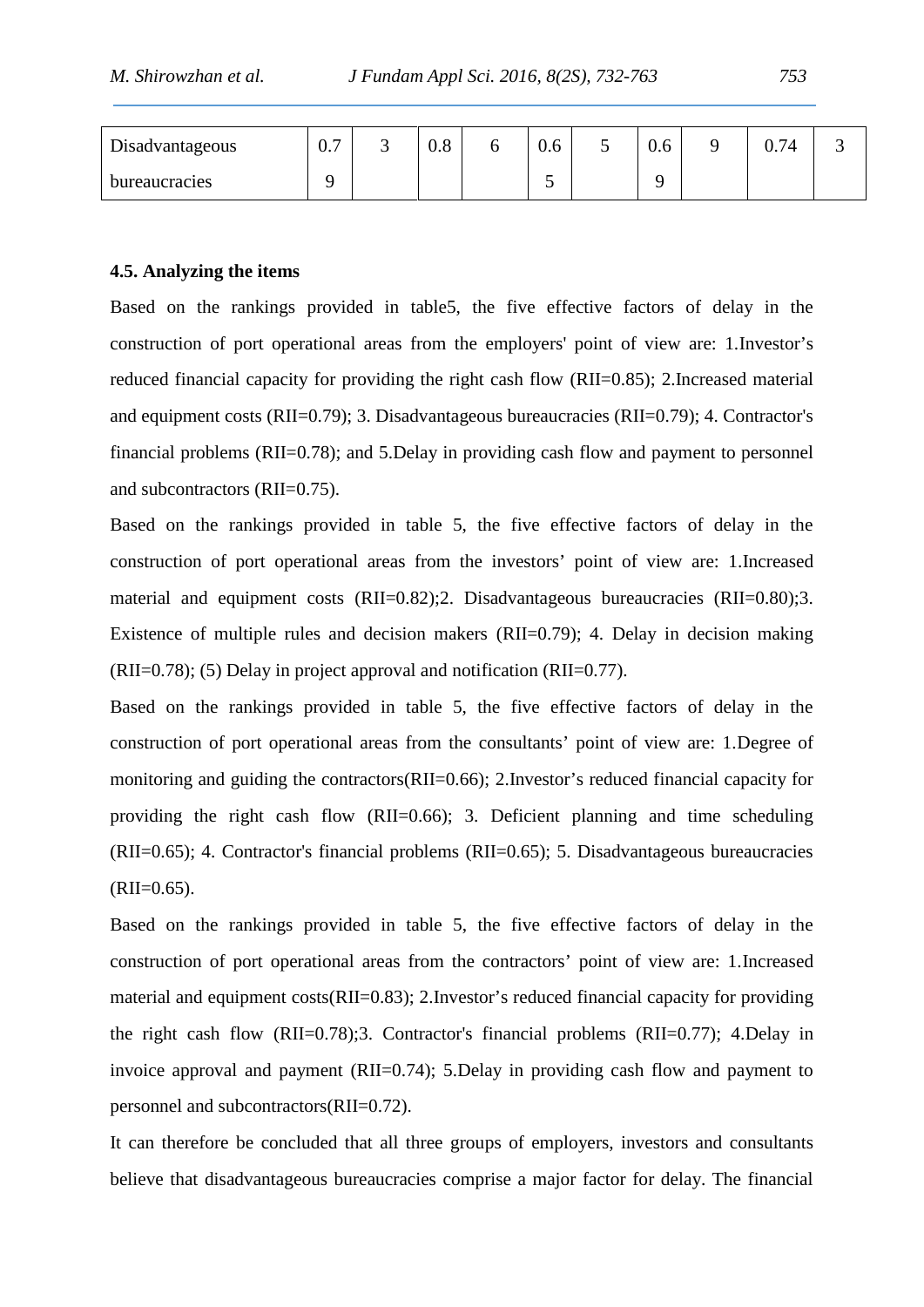problems of the investors (providing cash flow, delay in making payments and reduced financial capacity) comprise another very common and important factor for delay in the construction of port operational areas according to the groups of employers, consultants and contractors. Besides the disadvantageous bureaucracies and increased material and equipment costs, which are among the 10 main factors of delay according to all four groups of project partners, it appears that the employers take the investors' financial problems as the most effective factor for delay (in general, the investors'limited financial capacity challenges the conclusion of the project if loaning from the bank is not possible or if the costs of construction rise). Mean while , the investors take the employers' delay in making decisions or approving the project as the major factor for delay (given the official rules, time-consuming official processes and the many regulatory institutions, administrative works take very long to come to a conclusion). Table 5 presents rankings of the study's assumptions based on the relative importance index.

### **4.6. Analysis of assumptions (estimating the model coefficients)**

Table 7 presents the variable coefficients and the student's t-test values yielded by the structural model. According to results obtained by the PLS method, the absolute value for the student's t-test is higher than 1.96 for all variables of the model,and the assumptions of the study are therefore confirmed.

|                                    |               | model             |                 |                    |                     |  |  |  |  |  |
|------------------------------------|---------------|-------------------|-----------------|--------------------|---------------------|--|--|--|--|--|
| <b>Structural Model--Bootstrap</b> |               |                   |                 |                    |                     |  |  |  |  |  |
|                                    | <b>Entire</b> | <b>Mean</b>       | <b>Standard</b> | <b>T-Statistic</b> | <b>Conclusion</b>   |  |  |  |  |  |
|                                    | <b>Sample</b> | <b>of</b>         | error           |                    |                     |  |  |  |  |  |
|                                    | estimate      | <b>Subsamples</b> |                 |                    |                     |  |  |  |  |  |
| monitoring->Delay                  | 0.1110        | 0.1104            | 0.0179          | 6.2035             | Inadequate          |  |  |  |  |  |
|                                    |               |                   |                 |                    | monitoring is 0.11  |  |  |  |  |  |
|                                    |               |                   |                 |                    | effective on delays |  |  |  |  |  |
|                                    |               |                   |                 |                    | in the construction |  |  |  |  |  |

**Table 7.** Variable coefficients and the student's t-test results yielded by the structural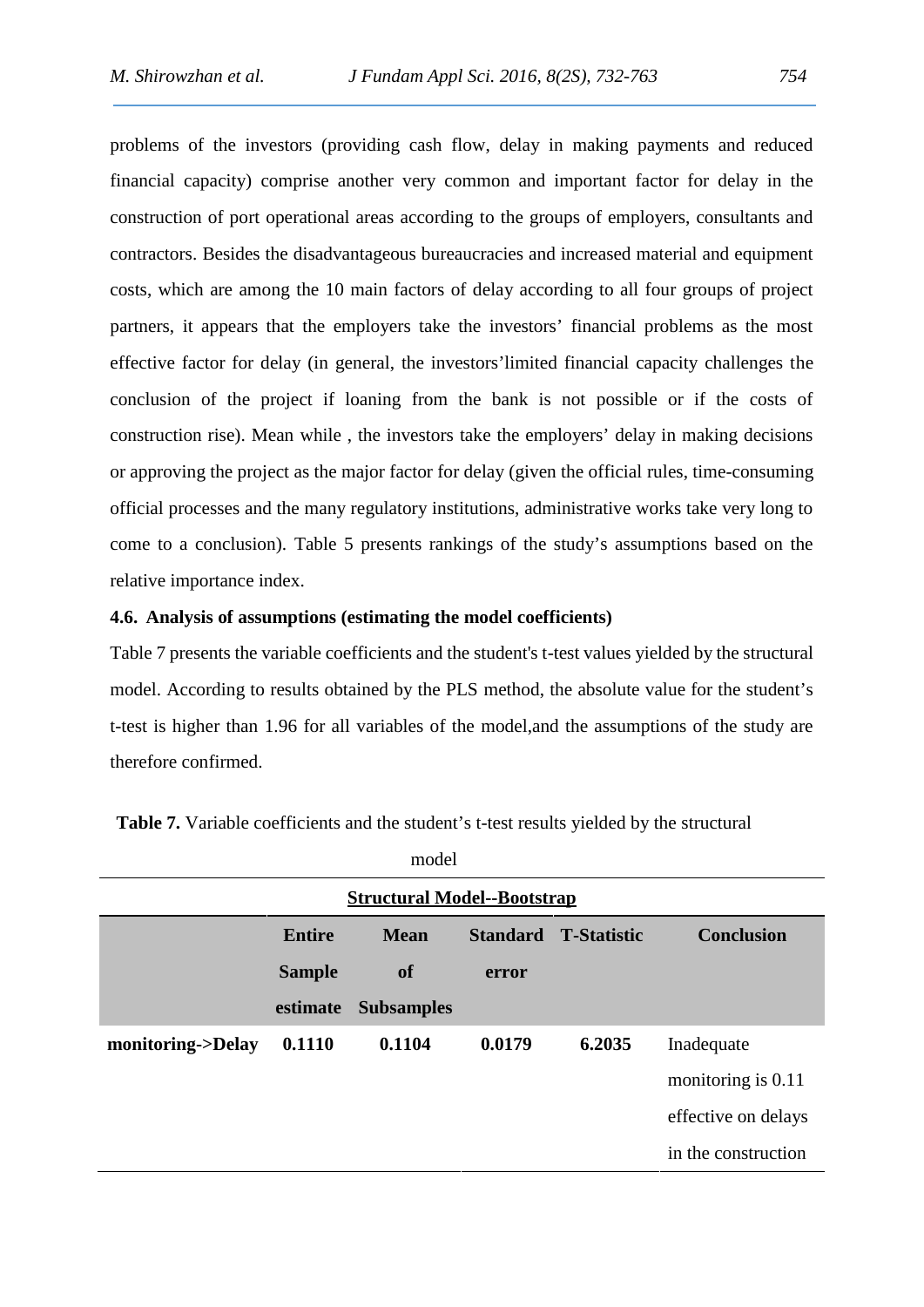|                           |        |        |        |         | and operation of     |
|---------------------------|--------|--------|--------|---------|----------------------|
|                           |        |        |        |         | port operational     |
|                           |        |        |        |         | areas                |
| poor->Delay               | 0.1970 | 0.1949 | 0.0160 | 12.3199 | Poor planning and    |
|                           |        |        |        |         | time scheduling is   |
|                           |        |        |        |         | 0.19 effective on    |
|                           |        |        |        |         | delays in the        |
|                           |        |        |        |         | construction and     |
|                           |        |        |        |         | operation of port    |
|                           |        |        |        |         | operational areas    |
| <b>Improper-&gt;Delay</b> | 0.2360 | 0.2371 | 0.0167 | 14.1645 | Improper allocation  |
|                           |        |        |        |         | of resources is 0.24 |
|                           |        |        |        |         | effective on delays  |
|                           |        |        |        |         | in the construction  |
|                           |        |        |        |         | and operation of     |
|                           |        |        |        |         | port operational     |
|                           |        |        |        |         | areas                |
| Other->Delay              | 0.2790 | 0.2784 | 0.0213 | 13.0791 | Cash flow changes    |
|                           |        |        |        |         | are 0.28 effective   |
|                           |        |        |        |         | on delays in the     |
|                           |        |        |        |         | construction and     |
|                           |        |        |        |         | operation of port    |
|                           |        |        |        |         | operational areas    |
| <b>Fund-&gt;Delay</b>     | 0.1610 | 0.1625 | 0.0172 | 9.3639  | Failure to fund the  |
|                           |        |        |        |         | projects on time is  |
|                           |        |        |        |         | 0.16 effective on    |
|                           |        |        |        |         | delays in the        |
|                           |        |        |        |         | construction and     |
|                           |        |        |        |         | operation of port    |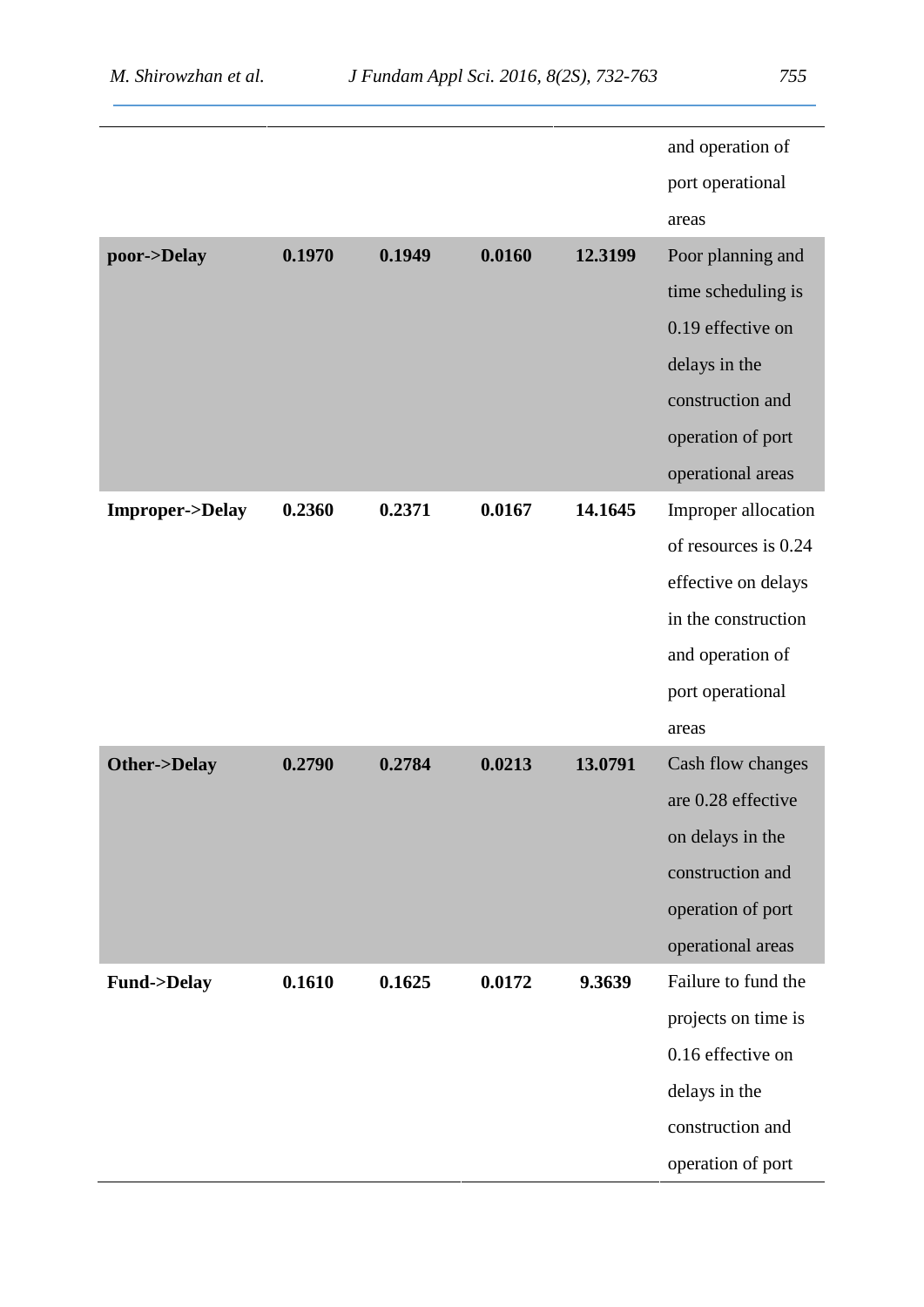|                            |        |        |        |         | operational areas |
|----------------------------|--------|--------|--------|---------|-------------------|
| <b>Cash flow-&gt;Delay</b> | 0.2780 | 0.2810 | 0.0225 | 12.3648 | Other factors are |
|                            |        |        |        |         | 0.27 effective on |
|                            |        |        |        |         | delays in the     |
|                            |        |        |        |         | construction and  |
|                            |        |        |        |         | operation of port |
|                            |        |        |        |         | operational areas |

## **4.7. Pair wise Correlation Analysis**

The pair wise correlation coefficient is used to clarify the correlation between the delay factors. Table 8 presents the results:

| <b>Correlation of Latent Variables</b> |                   |       |                 |              |              |                |  |  |  |  |
|----------------------------------------|-------------------|-------|-----------------|--------------|--------------|----------------|--|--|--|--|
|                                        | <b>Monitoring</b> | Poor  | <b>Improper</b> | <b>Delay</b> | <b>Other</b> | <b>Funding</b> |  |  |  |  |
| Poor                                   | 0.597             |       |                 |              |              |                |  |  |  |  |
| Improper                               | 0.501             | 0.539 |                 |              |              |                |  |  |  |  |
| Delay                                  | 0.657             | 0.801 | 0.785           |              |              |                |  |  |  |  |
| Other                                  | 0.502             | 0.570 | 0.614           | 0.868        |              |                |  |  |  |  |
| Funding                                | 0.341             | 0.419 | 0.424           | 0.728        | 0.787        |                |  |  |  |  |
| Cash flow                              | 0.415             | 0.664 | 0.530           | 0.802        | 0.535        | 0.455          |  |  |  |  |

**Table 8.** Pair wise Correlation Analysis

As evident in table 8, poor planning and time scheduling has a significant positive relationship (0.597) with inadequate monitoring .Moreover, the improper allocation of resources has a significant positive relationship (0.539) with poor planning and time scheduling. Cash flow changes also have a significant positive relationship (0.455)with the failure to provide funding on time.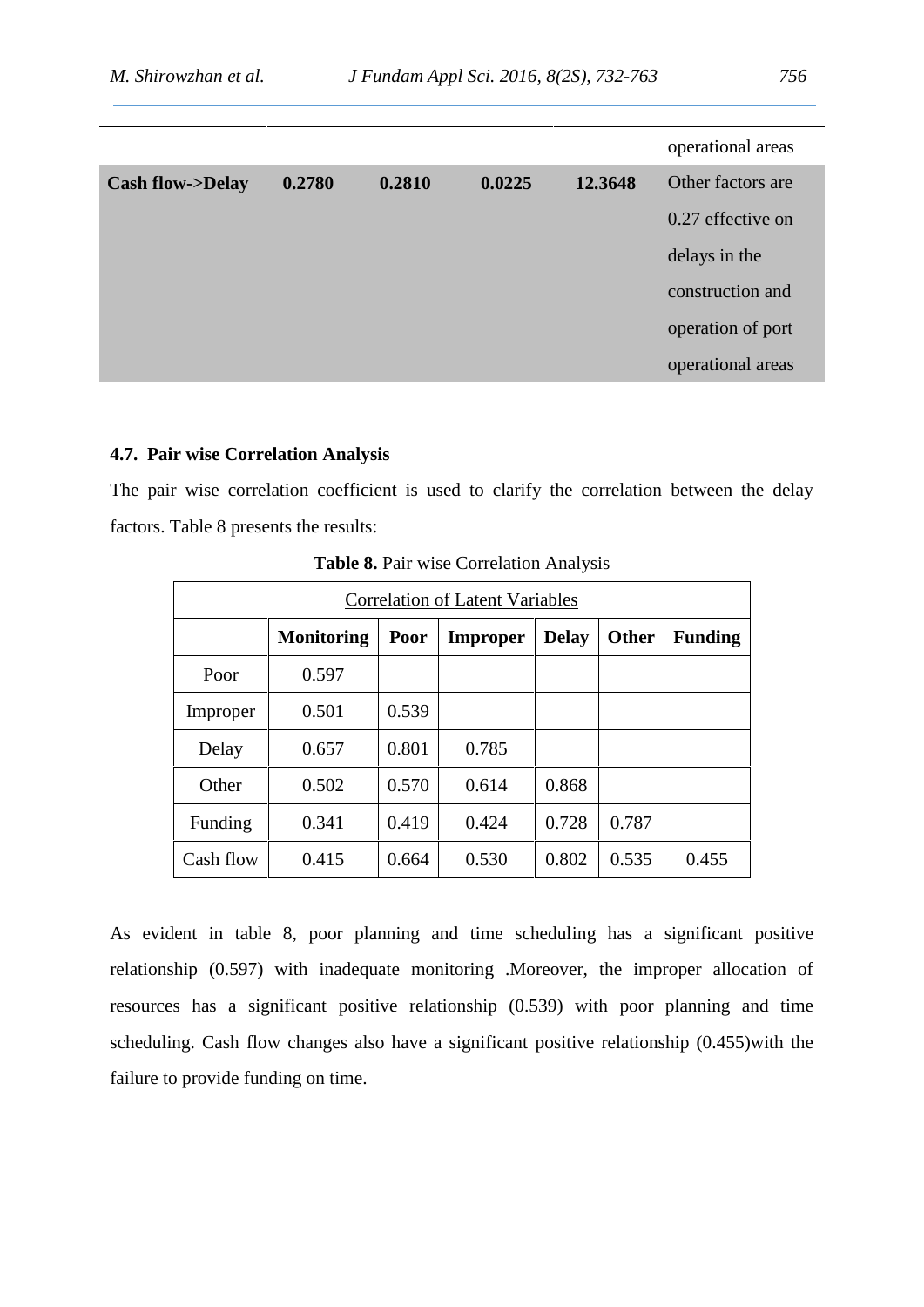## **5. RESULT & DISCUSSION**

The present research aimed to identify factors of delay and their relationship with delays in the construction of port operational areas in Iran (Shahid Rajaee Port Complex); to this end, it developed assumptions based on the available literature around the topic. Applying the statistical hypothesis testing and the student's t-test for calculation, the assumptions were either confirmed or rejected. Moreover, the main factors of delay in the construction of port operational areas were identified based on the relative importance index and were then ranked according to the four groups involved in the project.

• Increased material and equipment costs  $(RII=0.77)$ 

According to studies conducted on delay factors in concluding projects of the construction industry by Faridi and El-Sayegh (2006) in the UAE and by Sambasivan and Soon (2007) in Malaysia,the gradual increase in material and equipment costs was a major factor for delay.

• Investor's reduced financial capacity for providing the right cash flow (RII= $0.75$ )

This factor could be the result of increasing energy costs in the national or international markets or the increasing labor wages without any change to warehousing, transit and transshipment tariffs due to the strong competition between ports in the region. In a study conducted on construction projects of the public sector in Saudi Arabia, Al-Kharashi and Skitmore (2009) found financial problems to be a major factor for delay.

• Disadvantageous bureaucracies(RII=0.74)

Assaf et al found that bureaucracies existing in organizations comprise a major factor for delay in massive construction projects. Studies conducted on delay factors in concluding construction projects by Iyer and Jha (2006) in India and by Marzouk and El-Rases (2013) in Egypt also found these bureaucracies to be a major factor for delay.

• Contractor's financial problems (RII=0.73)

Again, studies conducted on delay factors in concluding industrial construction projects by Faridi and El-Sayegh (2006) in the UAE, by Sambasivan and Soon (2007) in Malaysia, and by Marzouk and El-Rases (2013)in Egypt, found that contractor's financial problems comprise a major factor for delay.

• Delay in decision making  $(RII=0.71)$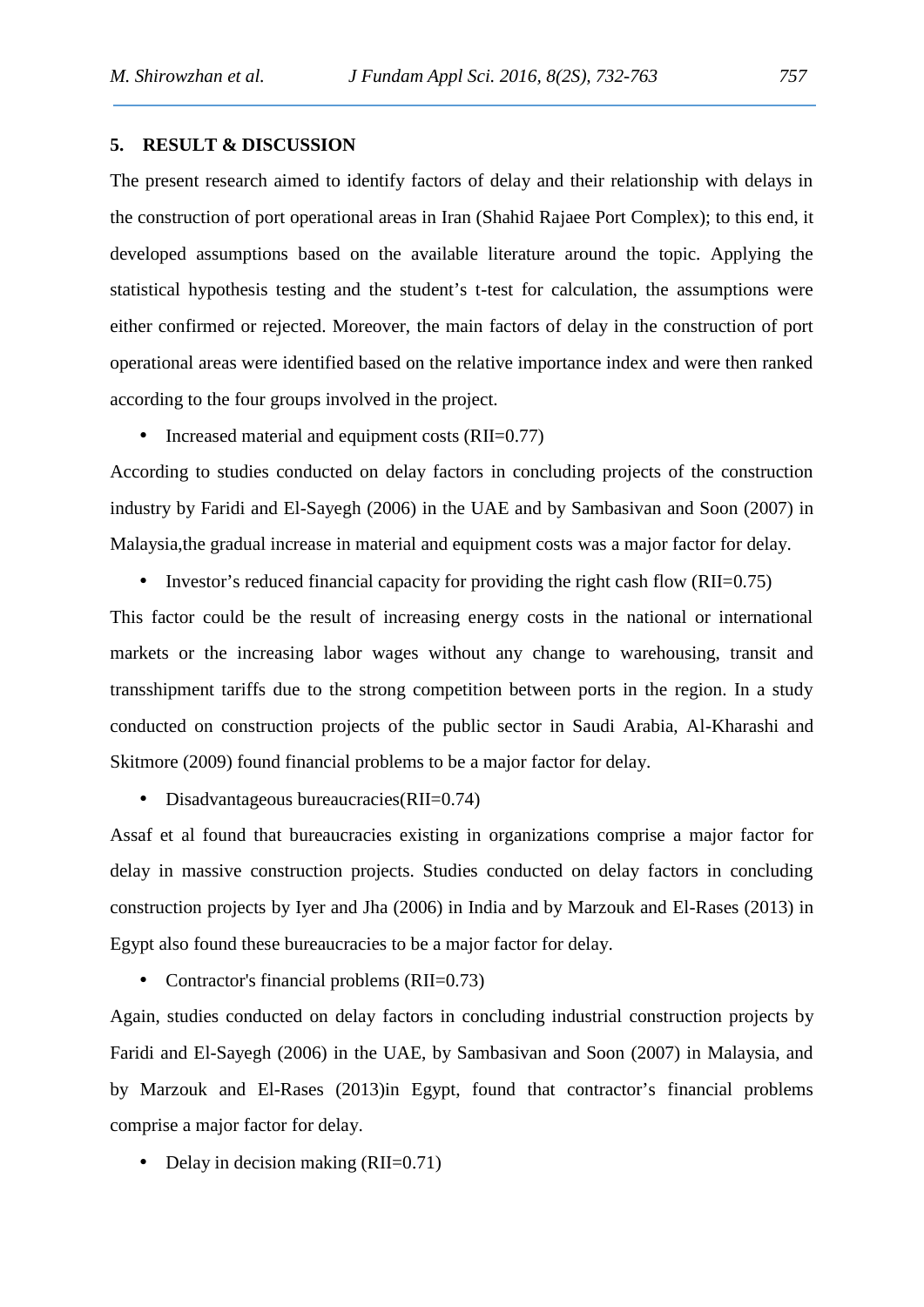Delay in decision-making was also identified as an important delay factor in the construction of port operational areas due to the nature of public sector projects and the need for reporting to several regulatory organizations. Studies conducted on the untimely conclusion of construction projects by El-Razek et al (2008) in Egypt, by Odeh and Battaineh (2002) on conventional contracts in developing countries, by Lo et al(2006) in Hong-Kong and by Aibinu and Odeyinka (2006) in Nigeria, all found delay in decision making by the employer to be a major factor for delay.

### **6. CONCLUSION**

Developing infrastructures and operational areas is a serious matter in ports. The present research aimed to identify factors of delay in the construction of port operational areas and therefore defined 6 assumptions (inadequate monitoring, poor planning and time scheduling, improper allocation of resources, cash flow changes, failure to fund the projects on time and other factors) and then developed a 30-item questionnaire distributed it among project partners. At the end, the main factors for delay were identified according to the relative importance index, that is, increased material and equipment costs, investor's reduced financial capacity for providing the right cash flow, disadvantageous bureaucracies, contractor's financial problems and delay in decision making.

Based on results of study, it was found that inadequate monitoring has significant and positive impact on delay in construction and operation of operating area. The results of analysis of this hypothesis are consistent with results of Faridi et al. (2006), Doli, et al (2011) and Oranghi et al (2011).

Poor planning and time scheduling have significant and positive impact on the delay in construction of the port operational area. Results of this hypothesis are in line with results of El Mamani et al. (2011), Kushki et al. (2005), Asif and Alhaji. (2005) and Dooley (2011). Improper allocation of resources has significant and positive impact on delay in construction and operation of port area. The results of this study are consistent with the results of Lu et al. (2008), Oranghi et al (2011), and Fallahnejad (2013).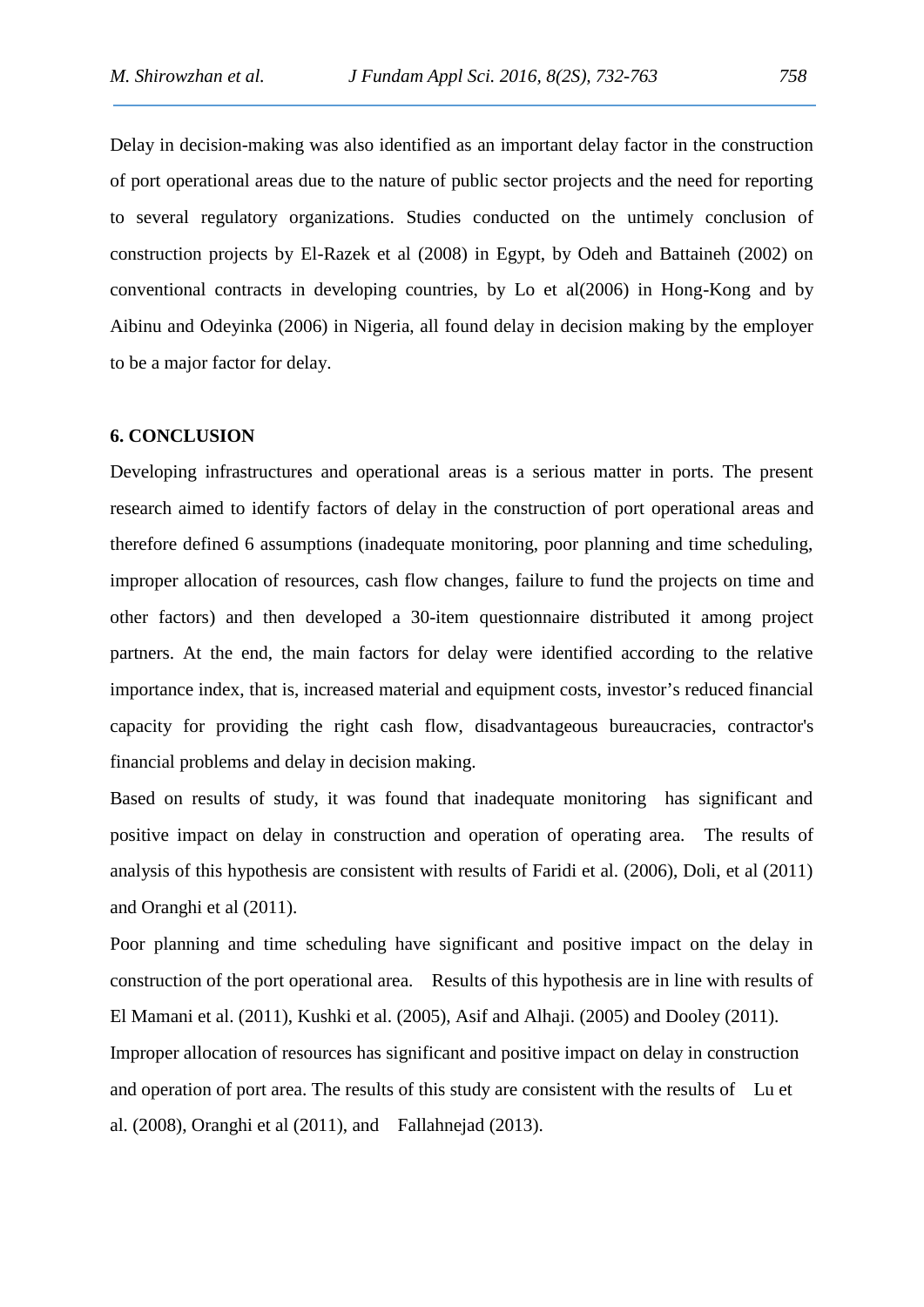A cash flow change has significant and positive impact on delay in construction and operation. The results of this hypothesis are in line with the results of Alkhalil et al (1999), Asif et al (1995), and Lu et al (2008).

Failure to fund projects on time has positive impact on delay in construction and operation of operating area. This result is consistent with results of Fallahnejad et al (2012) and Lu et al (2008).

Other factors (political, social, economic and climate, etc.) have significant and positive impact on the delay in the construction and operation of operational area of port. These results are consistent with results of Alkhalil et al (1999) and Yang et al (2009).

## **7. RECOMMENDATIONS AND STRATEGIES FOR REDUCING DELAY FACTORS**

Based on results of the study with regard to the main factors identified for delay and according to the four groups involved in concluding projects, the following solutions are recommended:

Formation of a cost management department (for planning resources, cost-estimation, predicting cost changes and cost budgeting);employing a value engineering team; reinforcing cost engineering; forming close relationships between the cost estimation unit and the executive units; developing an efficient cost-time control system; purchasing on credit; taking short-term loans ; using electronic and office automation systems; using the one window system; using shared accounts; timely payments to the contractor; making payments on account in order to financially strengthen the contractor; making final decisions based on the time schedule; regular participation of decision makers in meetings; and devising an assessment and promotional system for the employers' agents involved in the project.

### **8. REFERENCES**

[1] Aibinu, A.A., Odeyinka, H.A. Construction delays and their causative factors in Nigeria. *Journal of Construction Engineering Management. 2006,* 132, 667–677.

[2] Al-Kharashi, A., Skitmore, M. Causes of delays in Saudi Arabian public sector construction projects. *Construction Management and Economics,* 2009, 27, 3–23.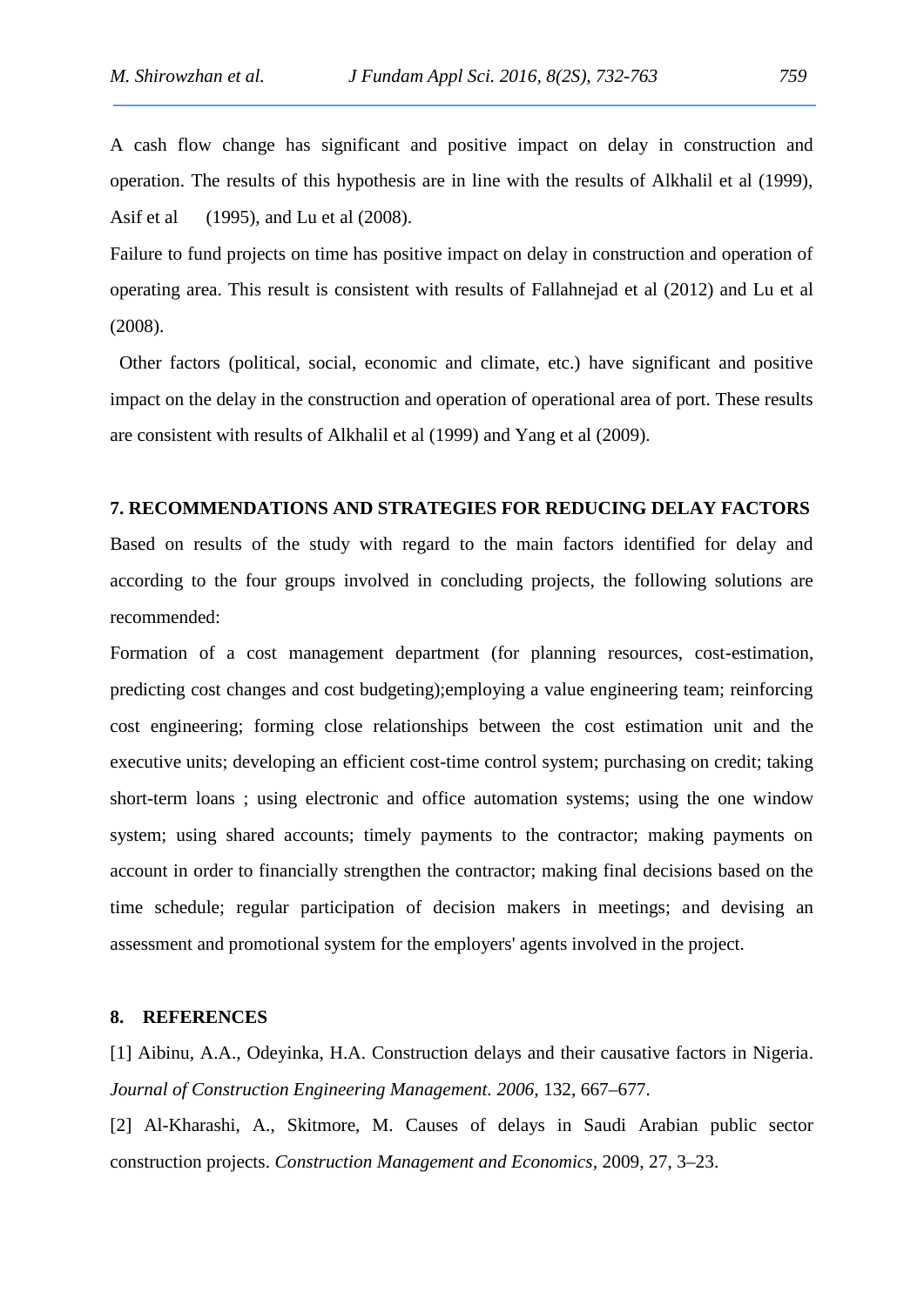[3] Al-Khalil, M. I., Al-Ghafly, M. A. Delay in public utility projects in Saudi Arabia. *International Journal of Project Management*, 1999, 17(2), 101-106.

[4] Al-Momani, A. H. Construction delay: a quantitative analysis. *International Journal of Project Management*, 2000, 18, 51-59.

[5] Assaf, Sadi A. , Hejji, Sadiq Al. Causes of delay in large construction projects. *International Journal of Project Management*, 2006, 24(4), 349-357.

[6] Assaf, S.A., Al-Khalil, M., Al-Hamzi, M. Causes of delays in large building construction projects. *ASCE Journal of Management in Engineering,* 1995, 11, 45-50.

[7] Chan DWM, Kumaraswamy MM. A comparative study of causes of time overrun in Hong kong construction projects. Int J Project Manager 1997, 15(1), 55-63.

[8] Doloi H., Sawhney A., Iyer K.C.,Rentala S. Analyzing factors affecting delays in Indian construction projects. *International Journal of project management*, 2012, 30(4), 479-489.

[9] El-Razek, A.M.E., Bassioni, H.A., Mobarak, A.M. Causes of delay in building construction projects in Egypt. Journal of Construction Engineering Management, 2008, 134, 831–841.

[10] Fallahnejad, M.H. Delay causes in Iran gas pipeline projects. *International Journal of project management*, 2013, 31(1), 136-146.

[11] Faridi AS, El-Sayegh SM. Significant factors causing delay in the UAE construction industry. *Construction Management Economics*;. 2006, 24(11), 1167-76.

[12] Hassan Zadeh Mohammadi, M. L. *Maritime transport economics*, Aramesh Publisher,Tehran, 2011, 214, 240- 307.

[13] Iyer, K.C., Jha, K.N. Factors affecting cost performance: evidence from Indian construction projects. *International Journal of Project Management* , 2005, 23, 283–295.

[14] Koushki PA, Al-Rashid K, kartam N. Delays and cost increases in construction of private residential projects in Kuwait. Constr Manage Econ 2005, 23(3), 285-94.

[15] Kumaraswamy MM, Chan DWM. Contributors to construction delays. J Constr Manage Econ, 1998, 16(1), 17-29.

[16] Lo TY, Fung IWH, Tung KCF. Construction delay in Hong Kong civil engineering project. J Constr Eng Manage, ASCE, 2006, 132(6), 636-49.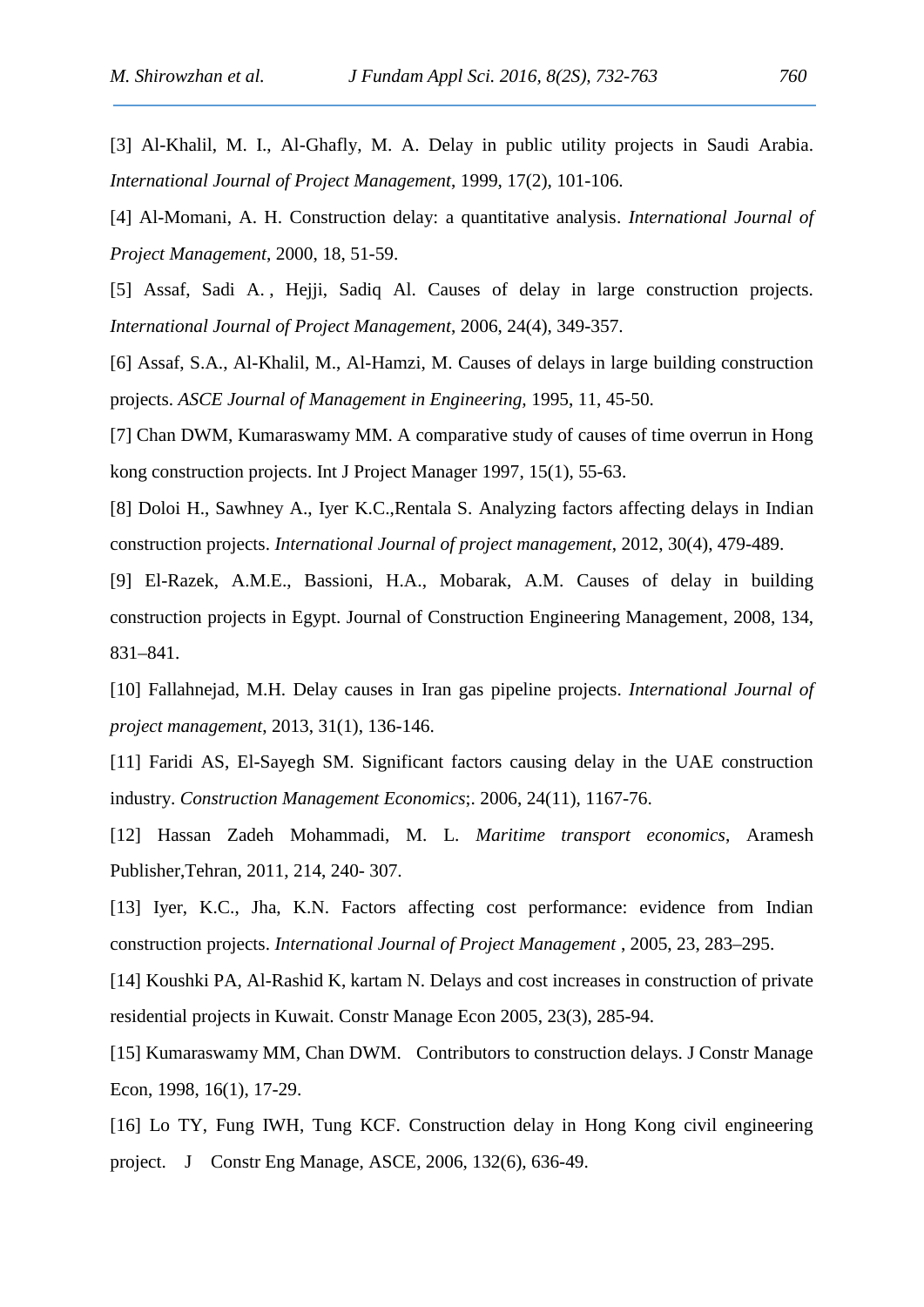[17] Luu, V.T., KIM, S.Y., Tuan, N.V., Ogunlana, S.O., Quantify schedule risk in construction projects using Bayesian belief networks, 2009, 27, 39-50.

[18] Mansfield NR, Ugwu OO, Doran T. Causes of delay and cost overruns in Nigerian construction projects. Int J Project Manager, 1994, 12(4), 254-60.

[19] Marzouk, M.M., EL-Rasas, T.I."Analyzing delay causes in Egyptian construction projects". Procedia Engineering , January 2013

[20] Mezher, T., Tawil W. Causes of delays in the construction industry in Lebanon. Eng constr Arch Manage J, 1998, 5(3), 252-60.

[21] Odeh, A.M., Battaine, H.T.,. Causes of construction delay: traditional contracts. International Journal of Project Management, 2002, 20, 67–73.

[22] Odeyinka, H.A., Yusif, A.The causes and effects of construction delays on completion cost of housing projects in Nigeria. Journal of Financial Management of property and Construction, 1997, 2, 31-44.

[23] Orangi A., Palaneeswaran E., Wilson J. Exploring delay in Victoria-Based Australian Pipeline project. The twelfth East Asia-pacific conference on structural Engineering and construction , volume 14,issue, 2011, 874-881.

[24] Parsa, A.M., Famouri, S.S., Evaluating the techniques of delay effective technique, Sixth International Project Management Conference, Iran, Tehran, 2011.

[25] Sambasivan, M. and Soon, Y. W., "Causes and effects of delays in Malaysian construction Industry", International Journal of Project Management, 2007, 25, 517- 526.

[26] Soskia, Walters, Ports Marketing, Translated by Sorayya Qeisari and Hamid Hamidi, Tehran: Asrar-e Danesh

[27] Sweis, G. , Sweis, R., Abu Hammad A. , Shboul, A. Delays in construction projects, The case of Jordan International journal of project management, 2008, 26 (6), 665-674.

[28] Williams, T., Assessing Extension of Time delays on major projects. International Journal of Project Management, 2003, 21, 19.

[29] Team of Authors, (2005), The Regional and Global Role of Iranian Ports in Coming 10 Years, Tehran, Iranian Ports and maritime Organization.